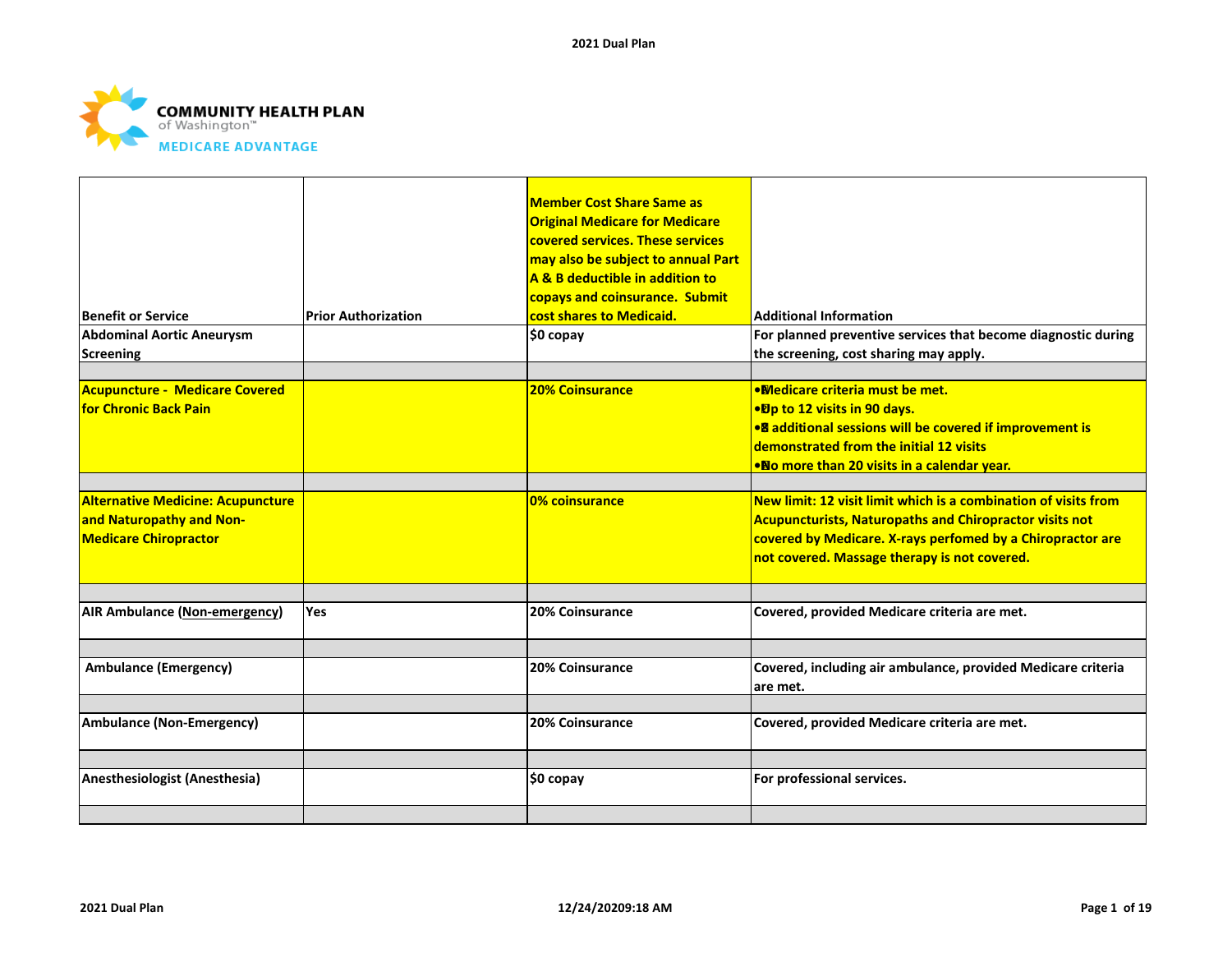

|                                        |                                | <b>Member Cost Share Same as</b><br><b>Original Medicare for Medicare</b><br>covered services. These services<br>may also be subject to annual Part<br>A & B deductible in addition to<br>copays and coinsurance. Submit |                                                                  |
|----------------------------------------|--------------------------------|--------------------------------------------------------------------------------------------------------------------------------------------------------------------------------------------------------------------------|------------------------------------------------------------------|
| <b>Benefit or Service</b>              | <b>Prior Authorization</b>     | cost shares to Medicaid.                                                                                                                                                                                                 | <b>Additional Information</b>                                    |
| Annual Wellness Visit/AWV (Also,       |                                | \$0 copay                                                                                                                                                                                                                | All Medicare members who are no longer within 12 months          |
| lsee Welcome to Medicare               |                                |                                                                                                                                                                                                                          | after the effective date of their first Medicare Part B coverage |
| <b>Preventive Visit)</b>               |                                |                                                                                                                                                                                                                          | period and who have not received a Welcome to Medicare Visit     |
|                                        |                                |                                                                                                                                                                                                                          | (AWV or Initial Preventive Physical Exam/IPPE) within the past   |
|                                        |                                |                                                                                                                                                                                                                          | 12 months                                                        |
|                                        |                                |                                                                                                                                                                                                                          |                                                                  |
| <b>Bone mass measurement (Bone</b>     | PA Required if more often than | \$0 copay                                                                                                                                                                                                                | For planned preventive services that become diagnostic during    |
| Density)                               | once every 2 years.            |                                                                                                                                                                                                                          | the screening, cost sharing may apply. CMS limitations apply,    |
|                                        |                                |                                                                                                                                                                                                                          | every 2 years; or more frequently if medically necessary.        |
|                                        |                                |                                                                                                                                                                                                                          |                                                                  |
| <b>Breast cancer screening</b>         |                                | \$0 copay                                                                                                                                                                                                                | For planned preventive services that become diagnostic during    |
| (mammograms, mammography)              |                                |                                                                                                                                                                                                                          | the screening, cost sharing may apply.                           |
|                                        |                                |                                                                                                                                                                                                                          | • One baseline mammogram between the ages of 35 and 39           |
|                                        |                                |                                                                                                                                                                                                                          | . One screening mammogram every 12 months for age 40 and         |
|                                        |                                |                                                                                                                                                                                                                          | older                                                            |
|                                        |                                |                                                                                                                                                                                                                          | • Clinical breast exams once every 24 months                     |
|                                        |                                |                                                                                                                                                                                                                          |                                                                  |
| <b>Cardiac rehabilitation services</b> | No.                            | 20% Coinsurance                                                                                                                                                                                                          | Medicare covers 2 sessions per day (1 hour each), up to 36       |
|                                        |                                |                                                                                                                                                                                                                          | sessions                                                         |
|                                        |                                |                                                                                                                                                                                                                          |                                                                  |
| Cardiovascular disease risk            |                                | \$0 copay                                                                                                                                                                                                                | For planned preventive services that become diagnostic during    |
| reduction visit                        |                                |                                                                                                                                                                                                                          | the screening, cost sharing may apply.                           |
|                                        |                                |                                                                                                                                                                                                                          |                                                                  |
| Cardiovascular disease testing         |                                | \$0 copay                                                                                                                                                                                                                | For planned preventive services that become diagnostic during    |
|                                        |                                |                                                                                                                                                                                                                          | the screening, cost sharing may apply.                           |
|                                        |                                |                                                                                                                                                                                                                          |                                                                  |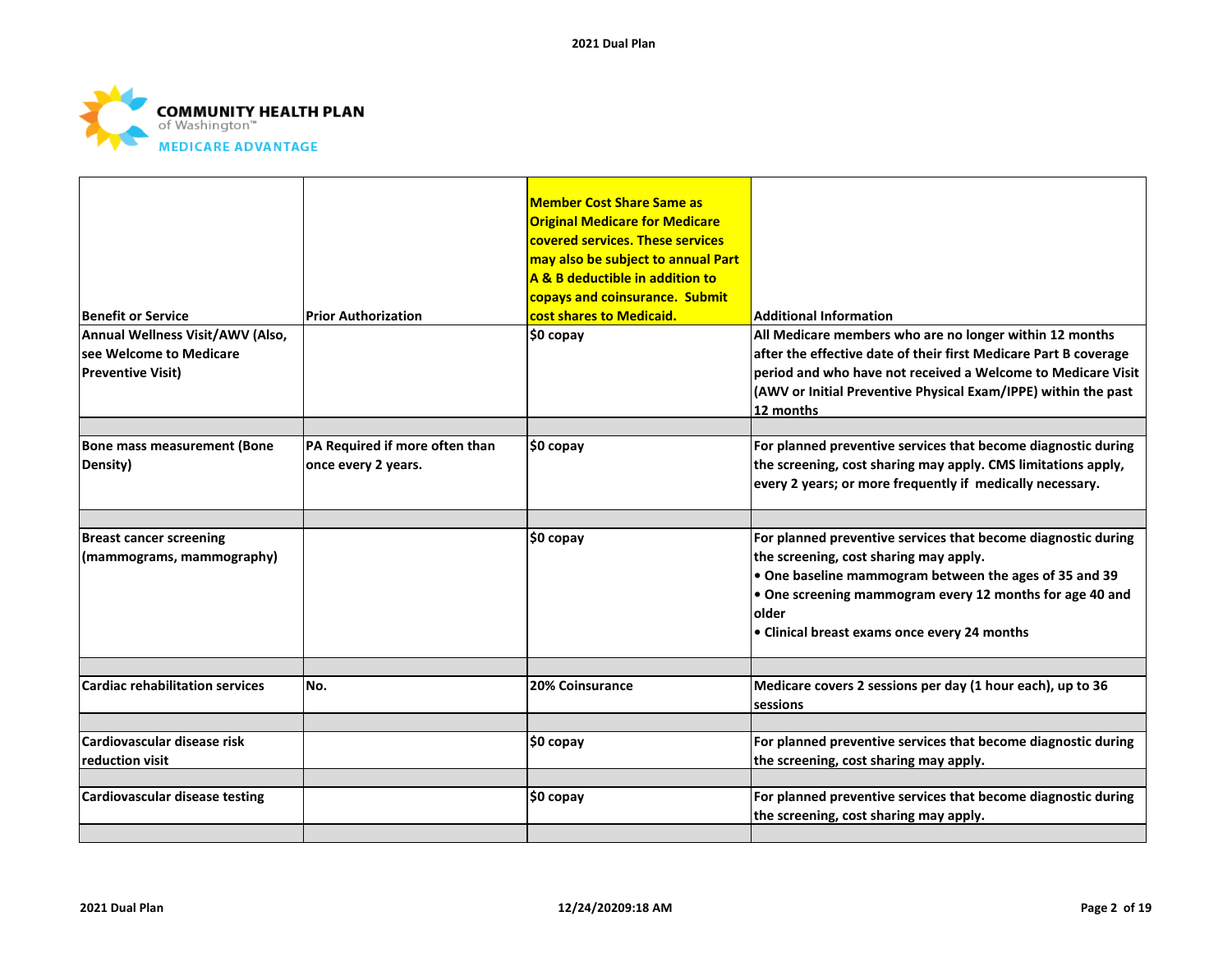

|                                                                    |                              | <b>Member Cost Share Same as</b><br><b>Original Medicare for Medicare</b><br>covered services. These services<br>may also be subject to annual Part<br>A & B deductible in addition to<br>copays and coinsurance. Submit |                                                                                                                                                                                                                                                                                                                                                                                                                                                                   |
|--------------------------------------------------------------------|------------------------------|--------------------------------------------------------------------------------------------------------------------------------------------------------------------------------------------------------------------------|-------------------------------------------------------------------------------------------------------------------------------------------------------------------------------------------------------------------------------------------------------------------------------------------------------------------------------------------------------------------------------------------------------------------------------------------------------------------|
| <b>Benefit or Service</b>                                          | <b>Prior Authorization</b>   | cost shares to Medicaid.                                                                                                                                                                                                 | <b>Additional Information</b>                                                                                                                                                                                                                                                                                                                                                                                                                                     |
| Cervical and vaginal cancer<br>screening (Pap tests, pelvic exams) |                              | \$0 copay                                                                                                                                                                                                                | For planned preventive services that become diagnostic during<br>the screening, cost sharing may apply.<br>• All women: Every 24 months<br>. High risk of cervical cancer or abnormal pap: Every 12 months                                                                                                                                                                                                                                                        |
| <b>Chiropractic services</b>                                       | Yes, for more than 12 visits | 20% Coinsurance                                                                                                                                                                                                          | Only manual manipulation to correct subluxation. Massage<br>therapy not covered. Per CMS x-rays billed by a chiropractor are<br>not covered. X-rays are covered if performed by Radiologist.<br>Also See New Non-Medicare Chiropractor Supplemental Benefit<br>under: Alternative Medicine: Acupuncture and Naturopathy and<br>Non-Medicare Chiropractor                                                                                                          |
| <b>Clinical Trials</b>                                             | Yes                          |                                                                                                                                                                                                                          |                                                                                                                                                                                                                                                                                                                                                                                                                                                                   |
| <b>Colorectal cancer screening</b><br>(Colonoscopy, Sigmoidoscopy) |                              | $$0$ copay                                                                                                                                                                                                               | For planned preventive services that become diagnostic during<br>the screening, cost sharing may apply.<br>For age 50 and older:<br>• Sigmoidoscopy every 48 months<br>• Fecal occult blood test, every 12 months<br>For at high risk of colon cancer:<br>• Screening colonoscopy every 24 months<br>Not at high risk of colon cancer:<br>• Screening colonoscopy every 10 years (120 months) but not<br>within 48 months (2 years) of a screening sigmoidoscopy. |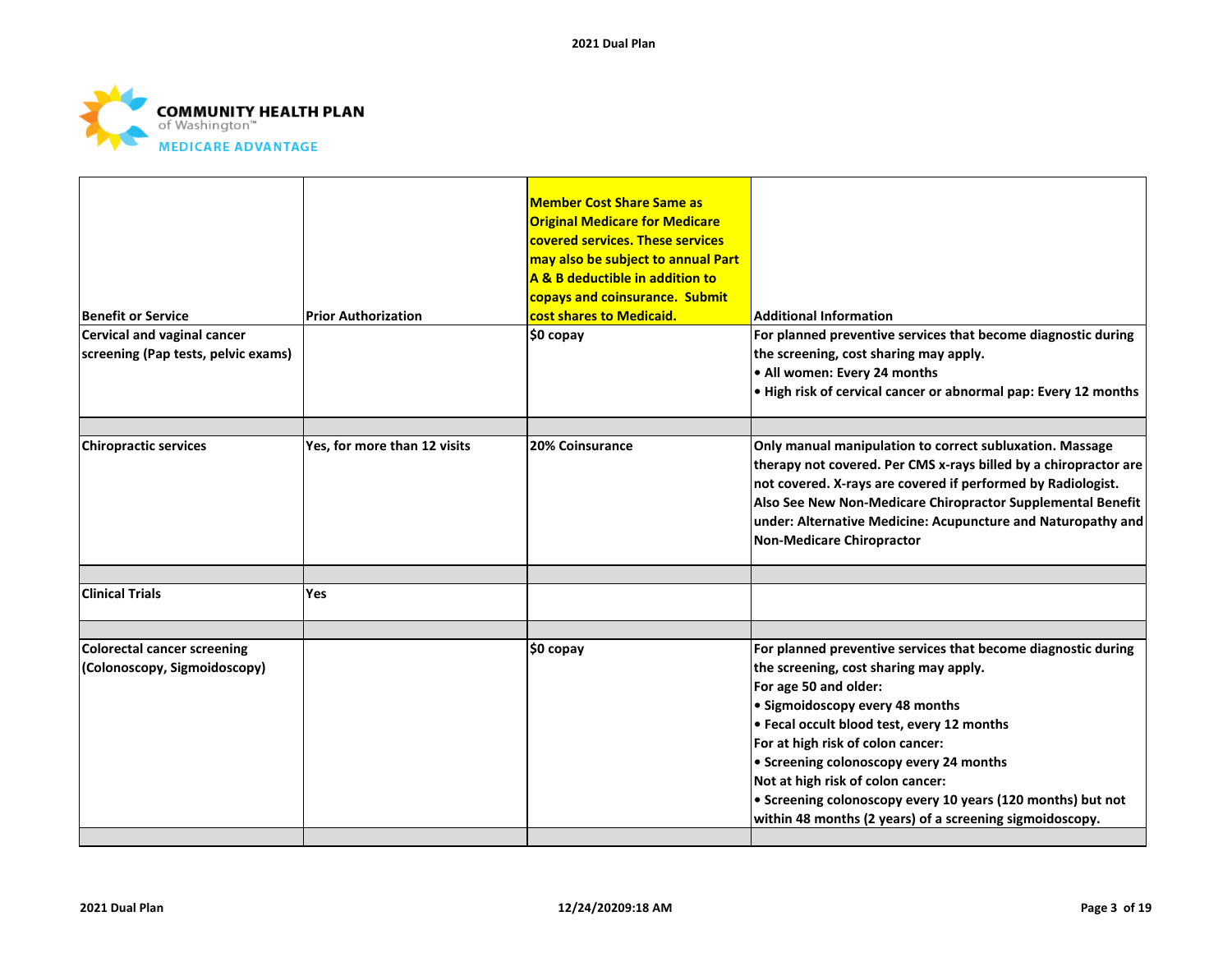

|                                                                         |                                    | <b>Member Cost Share Same as</b><br><b>Original Medicare for Medicare</b><br>covered services. These services<br>may also be subject to annual Part<br>A & B deductible in addition to<br>copays and coinsurance. Submit |                                                                                                                                                                                                                                                                                               |
|-------------------------------------------------------------------------|------------------------------------|--------------------------------------------------------------------------------------------------------------------------------------------------------------------------------------------------------------------------|-----------------------------------------------------------------------------------------------------------------------------------------------------------------------------------------------------------------------------------------------------------------------------------------------|
| <b>Benefit or Service</b>                                               | <b>Prior Authorization</b>         | cost shares to Medicaid.                                                                                                                                                                                                 | <b>Additional Information</b>                                                                                                                                                                                                                                                                 |
| <b>Cosmetic surgery or procedures</b><br>(Partial Exclusion)            | <b>Yes</b>                         |                                                                                                                                                                                                                          | Only covered because of an accidental injury or to improve a<br>malformed part of the body. All stages of reconstruction are<br>covered for a breast after a mastectomy, as well as for the<br>unaffected breast to produce a symmetrical appearance.                                         |
|                                                                         |                                    |                                                                                                                                                                                                                          |                                                                                                                                                                                                                                                                                               |
| <b>Custodial Care (Exclusion)</b>                                       | <b>Not Covered</b>                 | <b>Not Covered</b>                                                                                                                                                                                                       | Custodial care is personal care that does not require the<br>continuing attention of trained medical or paramedical<br>personnel, such as care that helps with activities of daily living,<br>such as bathing or dressing. Custodial care is not medically<br>necessary.                      |
|                                                                         |                                    |                                                                                                                                                                                                                          |                                                                                                                                                                                                                                                                                               |
| <b>Deductible - Part B Services</b>                                     |                                    | \$203.00 total for year                                                                                                                                                                                                  | <b>Outpatient services before Medicaid processes the claim.</b>                                                                                                                                                                                                                               |
|                                                                         |                                    |                                                                                                                                                                                                                          |                                                                                                                                                                                                                                                                                               |
| <b>Dental Services (Medical Services,</b><br><b>Not Routine Dental)</b> | Refer to prior authorization list. | See specific medical services for<br>related copays and coinsurance.                                                                                                                                                     | Covered services limited to surgery of the jaw or related<br>structures, setting fractures of the jaw or facial bones,<br>extraction of teeth to prepare the jaw for radiation treatments<br>of neoplastic cancer disease, or services that would be covered<br>when provided by a physician. |
| <b>Dental Services (Supplemental</b>                                    | <b>Referral not required for</b>   | 0% Coinsurance for preventive and                                                                                                                                                                                        | \$3000.00 Comprehensive dental total benefit maximum.                                                                                                                                                                                                                                         |
| preventive and comprehensive)                                           | supplemental dental services.      | comprehensive dental services.                                                                                                                                                                                           | amount. There is no limit to preventive care(exams, cleanings).<br>Preventive care is not included in the \$3000.00 limit. Medicare<br>covered (medical) dental related services do not apply to the<br>supplemental dental benefit.                                                          |
|                                                                         |                                    |                                                                                                                                                                                                                          |                                                                                                                                                                                                                                                                                               |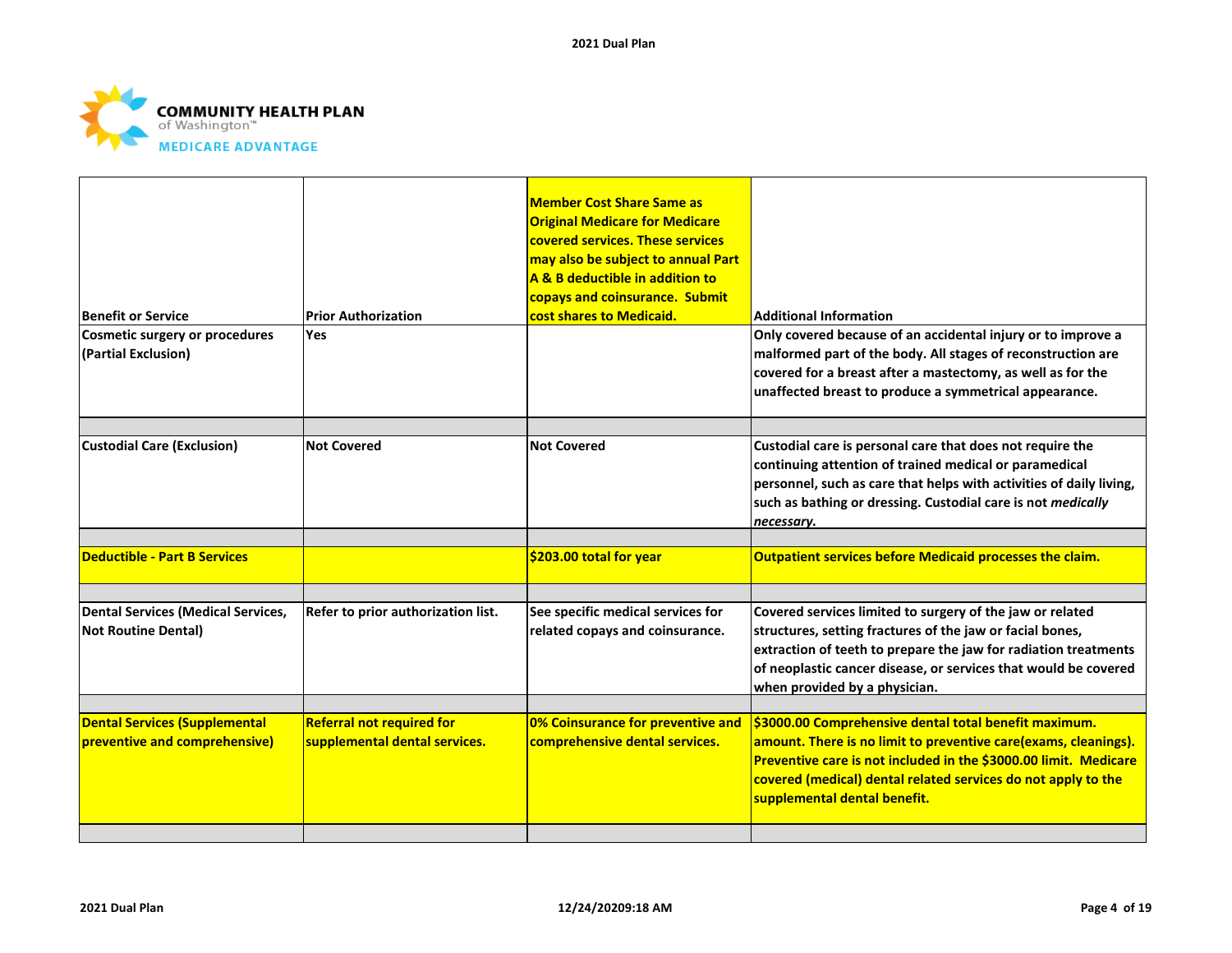

| <b>Benefit or Service</b><br><b>Depression screening</b>                                                                | <b>Prior Authorization</b>                                                                                                                                                          | <b>Member Cost Share Same as</b><br><b>Original Medicare for Medicare</b><br>covered services. These services<br>may also be subject to annual Part<br>A & B deductible in addition to<br>copays and coinsurance. Submit<br>cost shares to Medicaid.<br>\$0 copay | <b>Additional Information</b><br>For planned preventive services that become diagnostic during<br>the screening, cost sharing may apply.                                                                                                                                              |
|-------------------------------------------------------------------------------------------------------------------------|-------------------------------------------------------------------------------------------------------------------------------------------------------------------------------------|-------------------------------------------------------------------------------------------------------------------------------------------------------------------------------------------------------------------------------------------------------------------|---------------------------------------------------------------------------------------------------------------------------------------------------------------------------------------------------------------------------------------------------------------------------------------|
| <b>Diabetes screening</b>                                                                                               |                                                                                                                                                                                     | \$0 copay                                                                                                                                                                                                                                                         | For planned preventive services that become diagnostic during<br>the screening, cost sharing may apply.                                                                                                                                                                               |
| Diabetes self-management training, Prior auth required when glucose<br>diabetic services and diabetes<br>supplies (DME) | monitor, shoes or inserts (orthotics)<br>greater than \$500.00                                                                                                                      | 20% Coinsurance                                                                                                                                                                                                                                                   | · Blood glucose monitor<br>• Blood glucose strips<br>• Lancet devices<br>• Glucose-control solutions for checking accuracy of strips and<br>monitor<br>. One pair of diabetic shoes per calendar year<br>• 2 sets of shoe inserts (orthotics) covered per calendar year<br>(diabetic) |
| Durable medical equipment (DME)<br>and related supplies                                                                 | Some DME requires prior<br>authorization, check procedure<br>codes for details. All DME with a<br>purchase price greater than<br>\$500.00 allowed, requires prior<br>authorization. | *20% Coinsurance                                                                                                                                                                                                                                                  | Covered, provided Medicare criteria are met. DME includes,<br>wheelchairs, hospital beds, walkers, oxygen. * When primary<br>diagnosis is COPD the coinsurance is zero.                                                                                                               |
| <b>Emergency care (Emergency Room,</b><br>ER)                                                                           |                                                                                                                                                                                     | 20% coinsurance (facility) up to<br>\$90.00 maximum copay for ER visit                                                                                                                                                                                            | This is the coinsurance before Fee-for Service processes the<br>claim. The member pays nothing. Coinsurance waived if<br>admitted as inpatient within the same hospital within 3 days.                                                                                                |
| <b>Emergency care (ER Physician</b><br>Service)                                                                         |                                                                                                                                                                                     | 20% coinsurance                                                                                                                                                                                                                                                   |                                                                                                                                                                                                                                                                                       |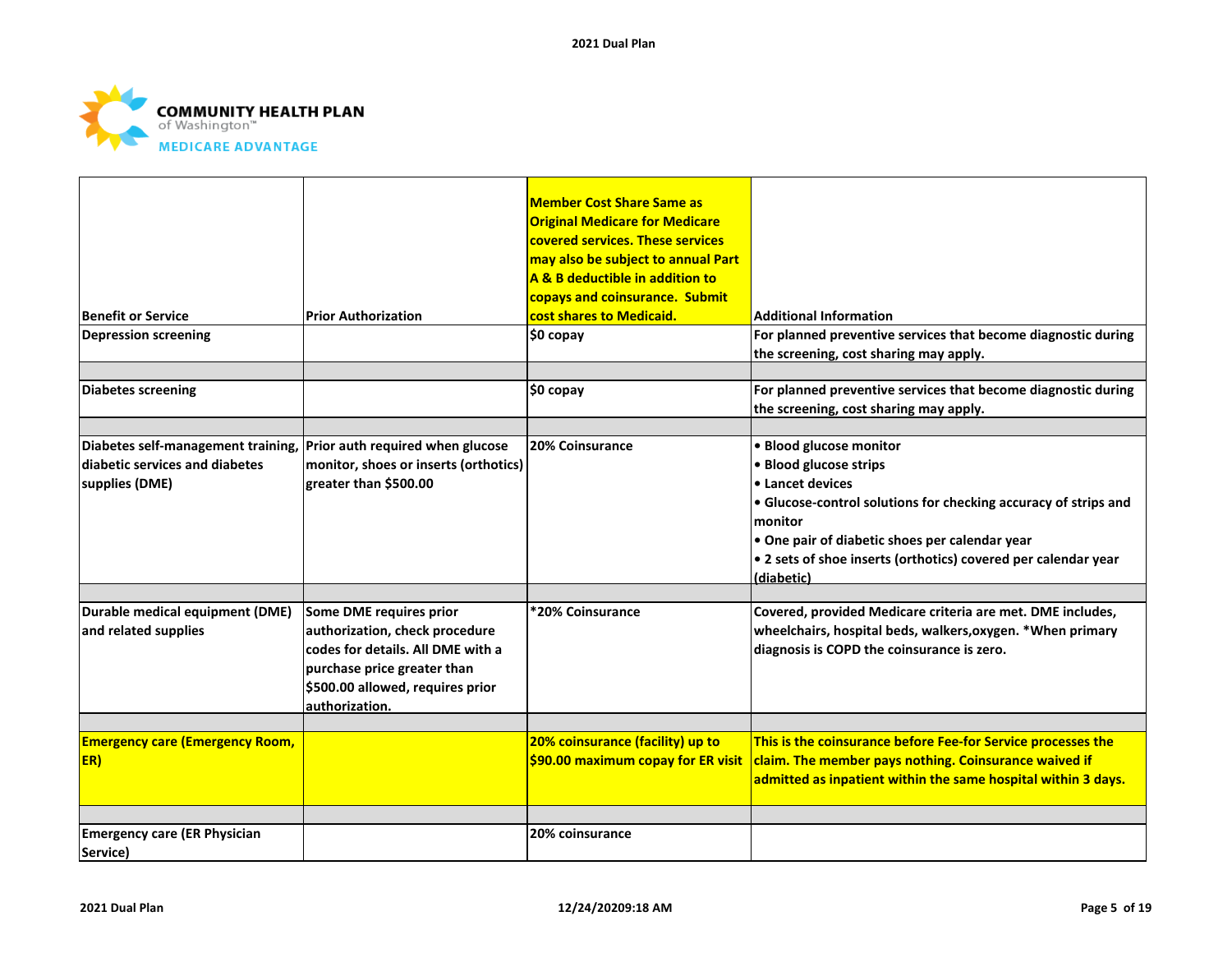

| <b>Benefit or Service</b>                                                                        | <b>Prior Authorization</b> | <b>Member Cost Share Same as</b><br><b>Original Medicare for Medicare</b><br>covered services. These services<br>may also be subject to annual Part<br>A & B deductible in addition to<br>copays and coinsurance. Submit<br>cost shares to Medicaid. | <b>Additional Information</b>                                                                                                                                                                                                 |
|--------------------------------------------------------------------------------------------------|----------------------------|------------------------------------------------------------------------------------------------------------------------------------------------------------------------------------------------------------------------------------------------------|-------------------------------------------------------------------------------------------------------------------------------------------------------------------------------------------------------------------------------|
| <b>Emergency care: Supplemental</b><br>World-wide - Facility and<br><b>Professional Services</b> |                            | 20% Coinsurance                                                                                                                                                                                                                                      | \$25,000.00 Maximum - ER coinsurance is not waived if admitted<br>to hospital.                                                                                                                                                |
| <b>Enteral Feedings, Tube Feedings</b><br>(Infusion Therapy, DME)                                | <b>Yes</b>                 | 20% Coinsurance                                                                                                                                                                                                                                      |                                                                                                                                                                                                                               |
| <b>Enteral Formula (Infusion Therapy,</b><br>DME)                                                | <b>Yes</b>                 | 20% Coinsurance                                                                                                                                                                                                                                      |                                                                                                                                                                                                                               |
| Eve exam - Medicare Covered<br>(medical vision disease)                                          |                            | 20% Coinsurance                                                                                                                                                                                                                                      | Exams to diagnose diseases and conditions of the eye covered<br>by Medicare. If provider is participating then physician's order is<br>required. If provider is not participating then plan approved<br>referral is required. |
| Eye exam - Routine Vision (VSP<br>Advantage)                                                     |                            | In network \$0 copay                                                                                                                                                                                                                                 | Through VSP - One WellVision exam every year. Members must<br>use the VSP Choice Network for in-network benefits. Out of<br>network - \$47.00 is allowed toward the cost of the exam.                                         |
| Eye Wear - Medicare covered (Post<br><b>Cataract Vision Surgery)</b>                             |                            | 20% Coinsurance                                                                                                                                                                                                                                      | Covered, provided Medicare criteria are met. One pair of<br>eyeglasses or contact lenses includes insertion of an intraocular<br>lens after each surgery.                                                                     |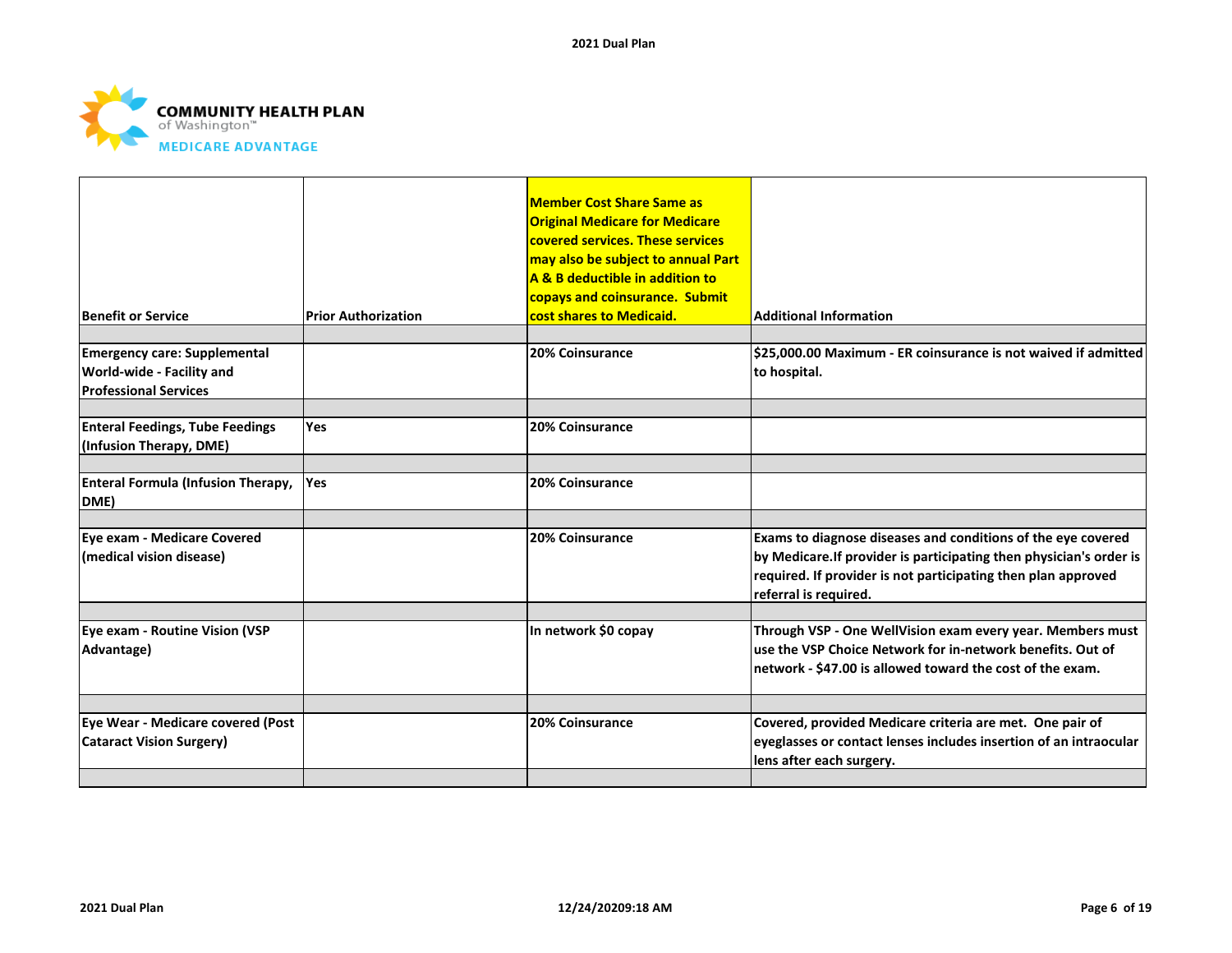

|                                              |                            | <b>Member Cost Share Same as</b>      |                                                                  |
|----------------------------------------------|----------------------------|---------------------------------------|------------------------------------------------------------------|
|                                              |                            | <b>Original Medicare for Medicare</b> |                                                                  |
|                                              |                            | covered services. These services      |                                                                  |
|                                              |                            | may also be subject to annual Part    |                                                                  |
|                                              |                            | A & B deductible in addition to       |                                                                  |
|                                              |                            | copays and coinsurance. Submit        |                                                                  |
| Benefit or Service                           | <b>Prior Authorization</b> | cost shares to Medicaid.              | <b>Additional Information</b>                                    |
| Eye Wear - Supplemental Benefit -            |                            | . In network - Lenses (for glasses) - | Through VSP - every 2 years. Members must use the VSP Choice     |
| <b>Prescription Contacts, frames, vision</b> |                            | \$0 copay                             | Network for in-network benefits.                                 |
| lenses, upgrades, extra pair of              |                            | . In network - Frame or contact       |                                                                  |
| glasses (VSP Advantage)                      |                            | lenses - \$400.00 every two years     | . Out of network - Lenses - (for glasses) - Amount allowed       |
|                                              |                            | allowed toward cost.                  | toward costs:                                                    |
|                                              |                            |                                       | Single vision \$30                                               |
|                                              |                            |                                       | Lined bifocal or Progressive \$50                                |
|                                              |                            |                                       | Lined trifocal \$60                                              |
|                                              |                            |                                       | Lenticular \$75                                                  |
|                                              |                            |                                       |                                                                  |
|                                              |                            |                                       | Out of network - Frame or contact lenses -Amount allowed         |
|                                              |                            |                                       | toward costs:                                                    |
|                                              |                            |                                       | Frame \$45                                                       |
|                                              |                            |                                       | Contact lenses (in lieu of lenses and frame) \$85                |
|                                              |                            |                                       |                                                                  |
| <b>Eye and Vision Services Not</b>           |                            | <b>Not Covered, See Additional</b>    | • Radial keratotomy not covered                                  |
| <b>Covered by Medicare (Exclusions)</b>      |                            | Information                           | • LASIK surgery not covered                                      |
|                                              |                            |                                       | • Vision Therapy not covered                                     |
|                                              |                            |                                       | • Low Vision Aids not covered                                    |
|                                              |                            |                                       |                                                                  |
| <b>Genetic Testing Not Related to</b>        | <b>Yes</b>                 | 20% Coinsurance                       |                                                                  |
| Pregnancy                                    |                            |                                       |                                                                  |
|                                              |                            |                                       |                                                                  |
| Hearing exam (Medicare covered-to            |                            | 20% Coinsurance                       | Covered, provided Medicare criteria are met. Routine hearing     |
| diagnose and treat specific diseases         |                            |                                       | exams, hearing aids, and hearing aid fittings are not covered by |
| and conditions.)                             |                            |                                       | Medicare.                                                        |
|                                              |                            |                                       |                                                                  |
|                                              |                            |                                       |                                                                  |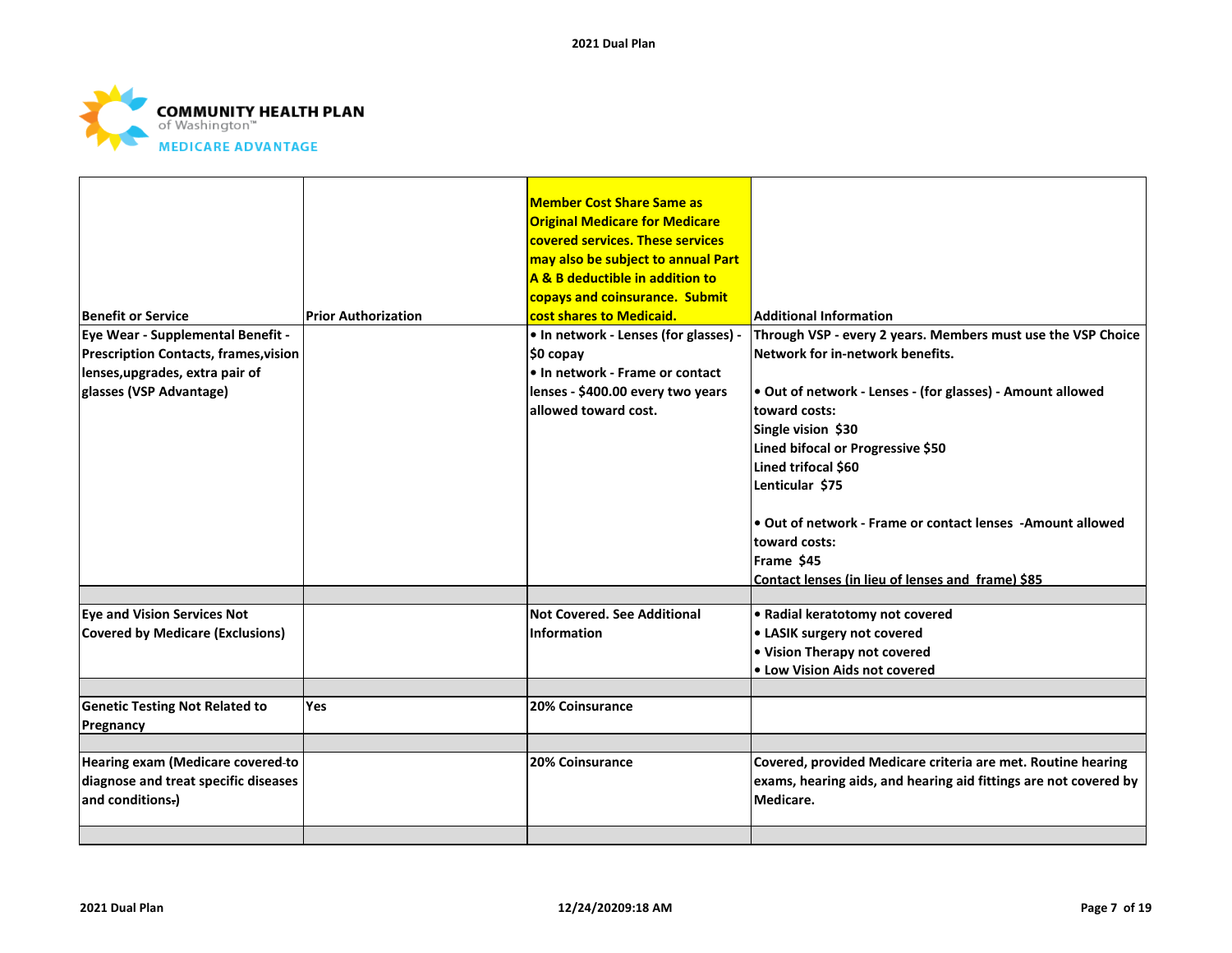

| <b>Benefit or Service</b><br><b>Hearing exam (Routine)</b><br>Supplemental benefit, not covered     | <b>Prior Authorization</b>                                                                                                                                                                                                                                  | <b>Member Cost Share Same as</b><br><b>Original Medicare for Medicare</b><br>covered services. These services<br>may also be subject to annual Part<br>A & B deductible in addition to<br>copays and coinsurance. Submit<br>cost shares to Medicaid.<br>\$0 copay | <b>Additional Information</b><br>Routine Hearing Exam must be performed by audiologist. 1 per<br>year.                                                           |
|-----------------------------------------------------------------------------------------------------|-------------------------------------------------------------------------------------------------------------------------------------------------------------------------------------------------------------------------------------------------------------|-------------------------------------------------------------------------------------------------------------------------------------------------------------------------------------------------------------------------------------------------------------------|------------------------------------------------------------------------------------------------------------------------------------------------------------------|
| by Medicare                                                                                         |                                                                                                                                                                                                                                                             |                                                                                                                                                                                                                                                                   |                                                                                                                                                                  |
| Hearing aid fittings and evaluation<br>Supplemental benefit, not covered<br>by Medicare             |                                                                                                                                                                                                                                                             | $$0$ copay                                                                                                                                                                                                                                                        | 1 per year.                                                                                                                                                      |
|                                                                                                     |                                                                                                                                                                                                                                                             |                                                                                                                                                                                                                                                                   |                                                                                                                                                                  |
| <b>Hearing aids and hearing aid</b><br>supplies<br>Supplemental benefit, not covered<br>by Medicare |                                                                                                                                                                                                                                                             | <b>Cost share is anything over</b><br>\$1700.00 benefit maximum.                                                                                                                                                                                                  | \$1700.00 dollar benefit maximum every calendar year. This<br>benefit includes hearing aid related supplies and repairs and<br>applies to the \$1700.00 maximum. |
|                                                                                                     |                                                                                                                                                                                                                                                             |                                                                                                                                                                                                                                                                   |                                                                                                                                                                  |
| <b>HIV screening</b>                                                                                |                                                                                                                                                                                                                                                             | $$0$ copay                                                                                                                                                                                                                                                        | For planned preventive services that become diagnostic during<br>the screening, cost sharing may apply.                                                          |
|                                                                                                     |                                                                                                                                                                                                                                                             |                                                                                                                                                                                                                                                                   |                                                                                                                                                                  |
| Home health, Home Health Agency<br>care                                                             | Required for Home Health Services. \$0 coinsurance<br>Services related to the Home Health<br>care may also require prior<br>authorization, for example<br>medication, enteral nutrition.<br><b>Review Prior Authorization list for</b><br>related services. |                                                                                                                                                                                                                                                                   | 20% coinsurance for durable medical equipment (DME) still<br>applies when related to Home Health services.                                                       |
|                                                                                                     |                                                                                                                                                                                                                                                             |                                                                                                                                                                                                                                                                   |                                                                                                                                                                  |
| <b>Homemaker Services (Exclusion)</b>                                                               | <b>Not Covered</b>                                                                                                                                                                                                                                          | <b>Not Covered</b>                                                                                                                                                                                                                                                | Services include basic household assistance, light housekeeping<br>or light meal preparation.                                                                    |
|                                                                                                     |                                                                                                                                                                                                                                                             |                                                                                                                                                                                                                                                                   |                                                                                                                                                                  |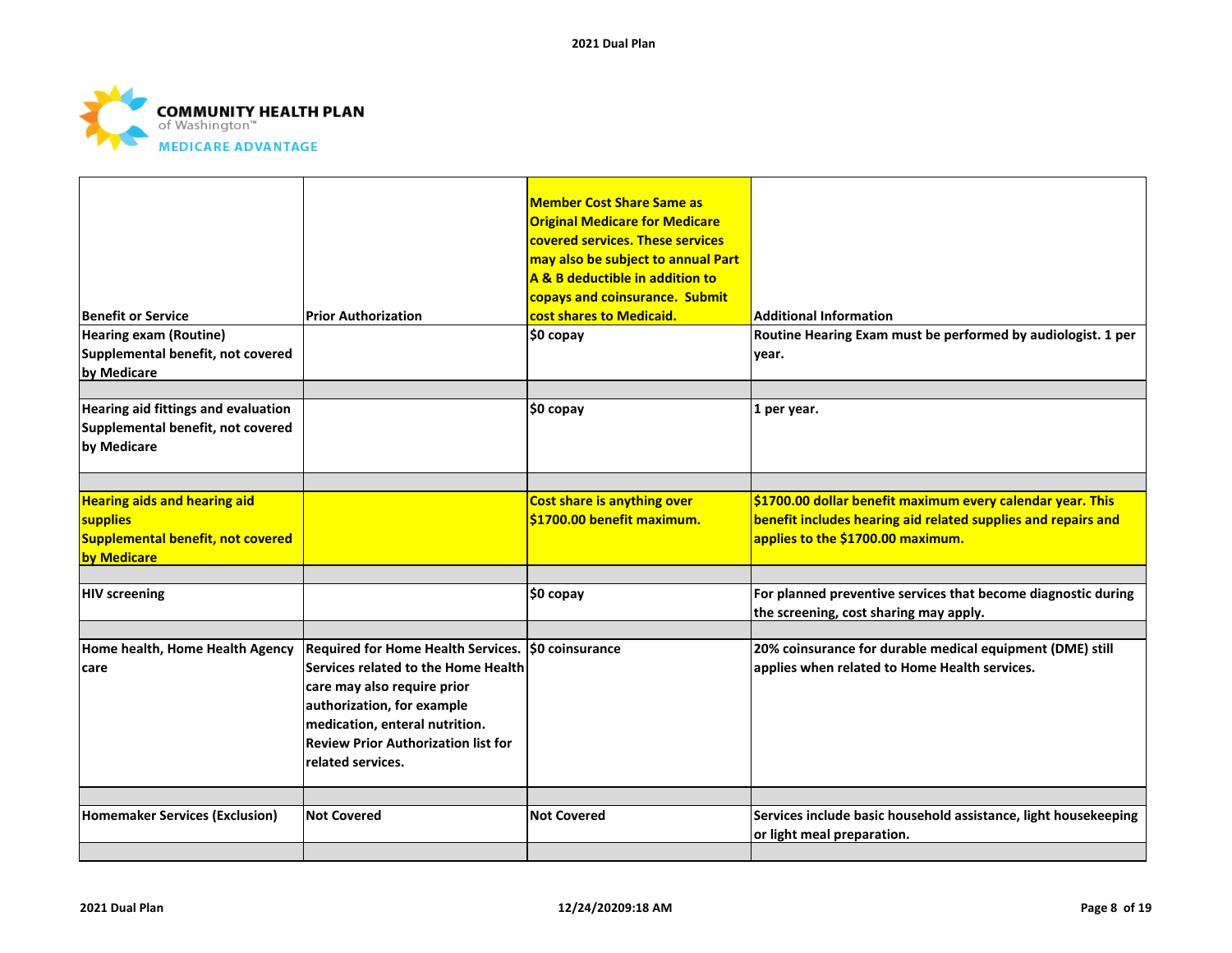

| Benefit or Service<br>Hospice care (inpatient and home)                                                                   | <b>Prior Authorization</b><br>No.                                                                                                                                                                                                                                         | <b>Member Cost Share Same as</b><br><b>Original Medicare for Medicare</b><br>covered services. These services<br>may also be subject to annual Part<br>A & B deductible in addition to<br>copays and coinsurance. Submit<br>cost shares to Medicaid. | <b>Additional Information</b><br>You pay nothing for hospice care from a Medicare certified<br>hospice. You may have to pay part of the cost for drugs and<br>respite care. Hospice is covered outside of our plan.                         |
|---------------------------------------------------------------------------------------------------------------------------|---------------------------------------------------------------------------------------------------------------------------------------------------------------------------------------------------------------------------------------------------------------------------|------------------------------------------------------------------------------------------------------------------------------------------------------------------------------------------------------------------------------------------------------|---------------------------------------------------------------------------------------------------------------------------------------------------------------------------------------------------------------------------------------------|
| Hyperbaric oxygen treatment                                                                                               | <b>Yes</b>                                                                                                                                                                                                                                                                | 20% Coinsurance                                                                                                                                                                                                                                      |                                                                                                                                                                                                                                             |
| <b>Immunizations</b>                                                                                                      |                                                                                                                                                                                                                                                                           | <b>SO Coinsurance</b>                                                                                                                                                                                                                                | Covered:<br>pneumonia<br>influenza (flu shot)<br>Hepatitis B<br>*Shingles vaccine (Zostavax) is covered under pharmacy - Part D<br>Benefit*                                                                                                 |
| <b>Infusion Therapy, Home Infusion</b><br>Therapy                                                                         | <b>Not Required for Infusion Therapy</b><br><b>Services. Services related to the</b><br><b>Infusion Therapy care may require</b><br>prior authorization, for example<br>medication, enteral nutrition.<br><b>Review Prior Authorization list for</b><br>related services. | 20% coinsurance                                                                                                                                                                                                                                      | Not Required for Infusion Therapy Services. Services related to<br>the Infusion Therapy care may require prior authorization, for<br>example medication, enteral nutrition. Review Prior<br><b>Authorization list for related services.</b> |
|                                                                                                                           |                                                                                                                                                                                                                                                                           |                                                                                                                                                                                                                                                      |                                                                                                                                                                                                                                             |
| Injections, Injectable drugs<br>(Prescription drugs Medicare Part B Note: All Unclassified biologics<br>medical benefits) | See Prior Authorization (PA) List<br>(J3590) require a prior<br>authorization.                                                                                                                                                                                            | 20% Coinsurance                                                                                                                                                                                                                                      | Covered, provided Medicare criteria are met. Includes<br>chemotherapy related drugs, drugs related to home dialysis,<br><b>B12, etc.</b>                                                                                                    |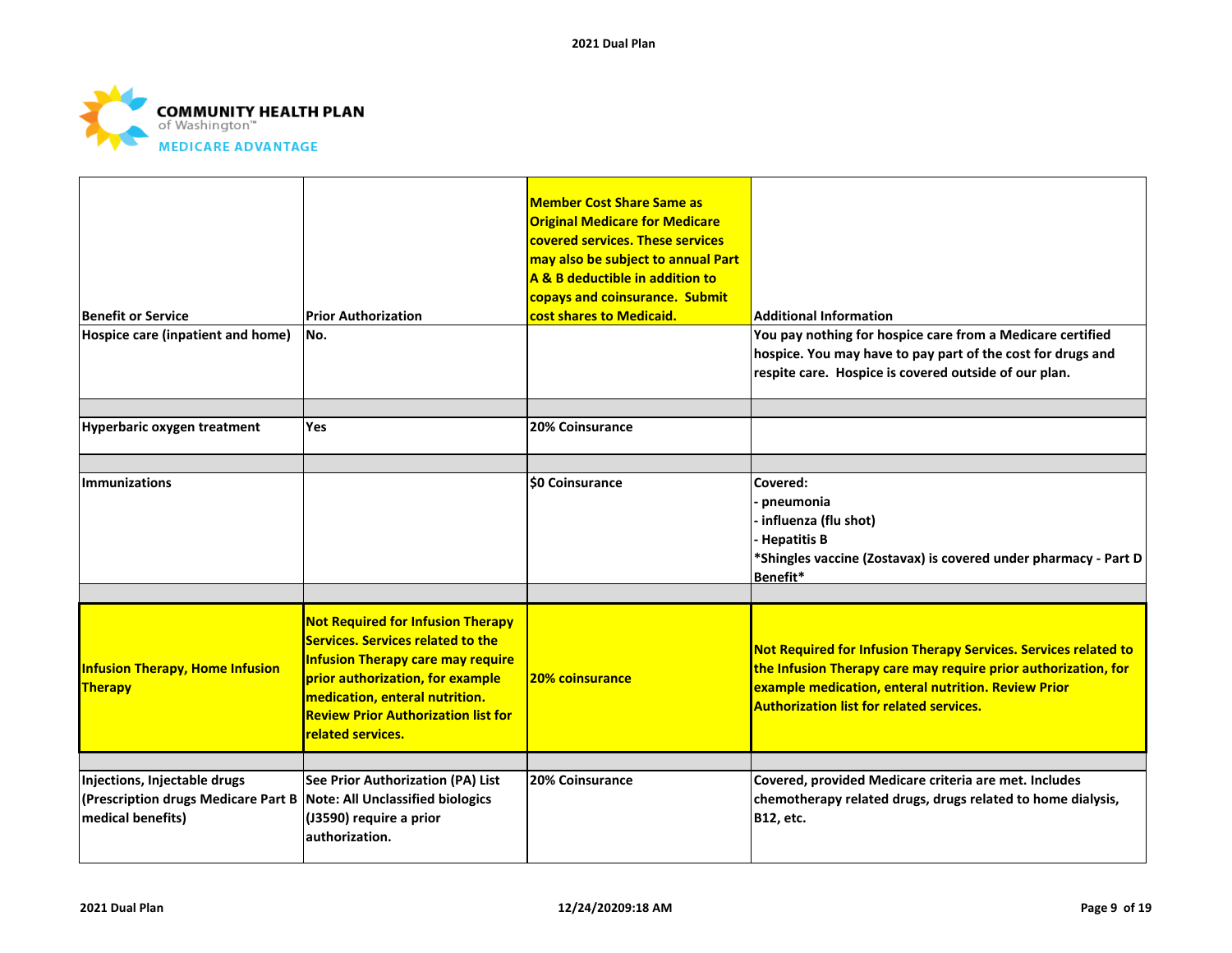

| <b>Benefit or Service</b>                                                         | <b>Prior Authorization</b> | <b>Member Cost Share Same as</b><br><b>Original Medicare for Medicare</b><br>covered services. These services<br>may also be subject to annual Part<br>A & B deductible in addition to<br>copays and coinsurance. Submit<br>cost shares to Medicaid. | <b>Additional Information</b>                                                                                                                                                                                                                                                                                                                                                                  |
|-----------------------------------------------------------------------------------|----------------------------|------------------------------------------------------------------------------------------------------------------------------------------------------------------------------------------------------------------------------------------------------|------------------------------------------------------------------------------------------------------------------------------------------------------------------------------------------------------------------------------------------------------------------------------------------------------------------------------------------------------------------------------------------------|
| Inpatient hospital Blood (including<br>inpatient skilled nursing<br>facility/SNF) |                            | No Blood Deductible<br>0% coinsurance                                                                                                                                                                                                                | Coverage begins with the first pint of blood needed. Includes<br>storage and administration. The patient is responsible for any<br>other applicable coinsurance amounts.                                                                                                                                                                                                                       |
| <b>Outpatient Blood</b>                                                           |                            | <b>No Blood Deductible</b><br>10% coinsurance                                                                                                                                                                                                        | Coverage begins with the fourth pint of blood needed. Coverage<br>of storage and administration begins with the first pint of blood<br>needed. The patient is responsible for any other applicable<br>coinsurance amounts.                                                                                                                                                                     |
| Inpatient hospital (acute) care                                                   | <b>Yes</b>                 | Deduct: \$1484.00<br>Days:<br>$ 01-60  - S 00.00 $<br>$61-90 - $371.00$<br>91-over - \$742.00                                                                                                                                                        | <b>Inpatient Facility deductible and copays are before Fee-for</b><br>Service processes the claim. Deductible and copays apply per<br>benefit period. All admissions, planned and urgent, require<br>notification within 24 hrs. or next business day. Plan covers 90<br>days for an inpatient stay. 91 and over are the 60 additional<br>lifetime reserve days available if not already used. |
| <b>Inpatient Professional Services</b>                                            |                            | 20% Coinsurance                                                                                                                                                                                                                                      |                                                                                                                                                                                                                                                                                                                                                                                                |
|                                                                                   |                            |                                                                                                                                                                                                                                                      |                                                                                                                                                                                                                                                                                                                                                                                                |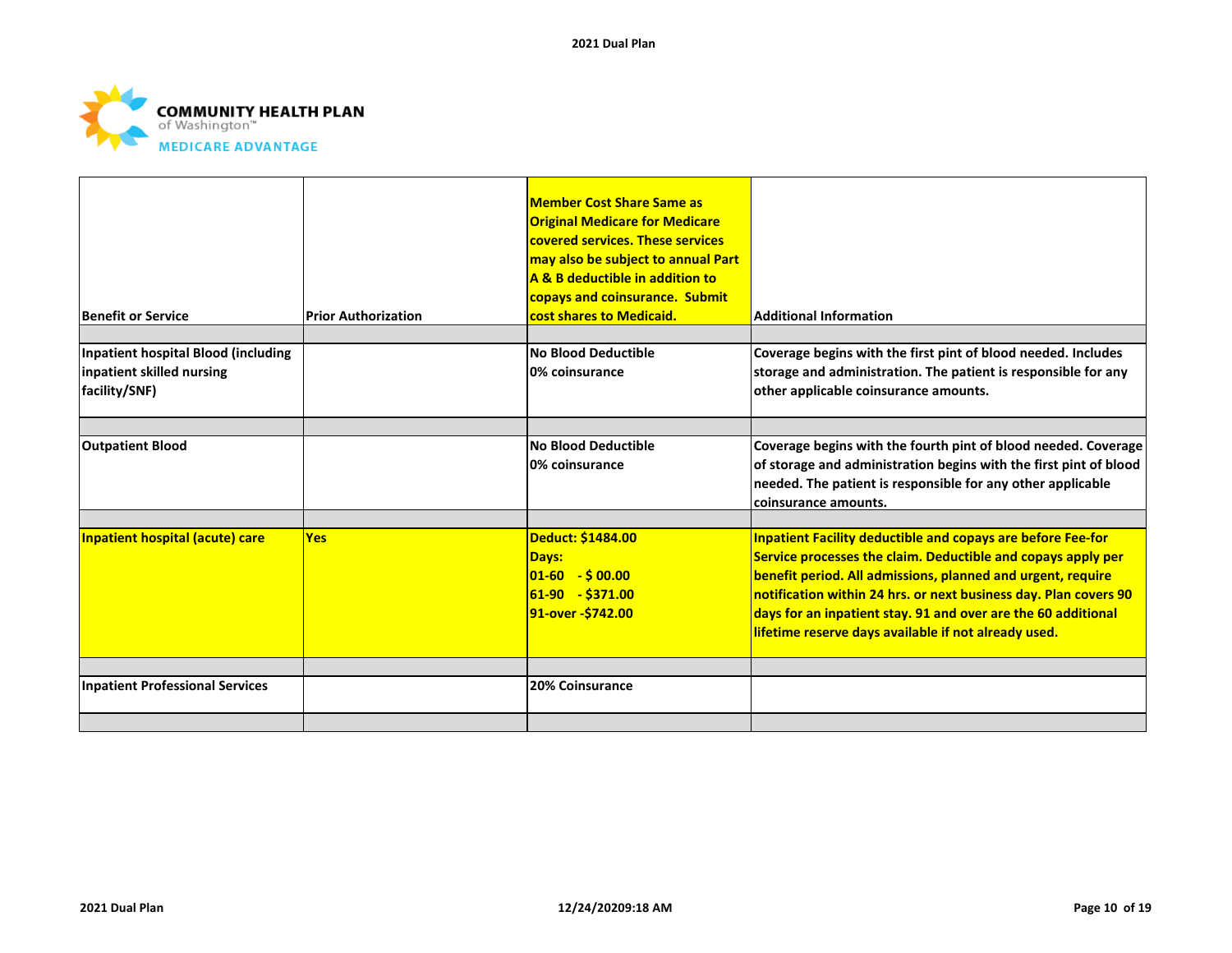

|                                             |                            | <b>Member Cost Share Same as</b>      |                                                                    |
|---------------------------------------------|----------------------------|---------------------------------------|--------------------------------------------------------------------|
|                                             |                            | <b>Original Medicare for Medicare</b> |                                                                    |
|                                             |                            | covered services. These services      |                                                                    |
|                                             |                            | may also be subject to annual Part    |                                                                    |
|                                             |                            | A & B deductible in addition to       |                                                                    |
|                                             |                            | copays and coinsurance. Submit        |                                                                    |
| <b>Benefit or Service</b>                   | <b>Prior Authorization</b> | cost shares to Medicaid.              | <b>Additional Information</b>                                      |
| <b>Inpatient Hospital (facility) mental</b> | <b>Yes</b>                 | Deduct: \$1484.00                     | <b>Inpatient Facility deductible and copays are before Fee-for</b> |
| health, psychiatric, psychiatrist)          |                            | Days:                                 | Service processes the claim. Deductible and copays apply per       |
| <b>care</b>                                 |                            | $ 01 - 60  - $00.00 $                 | benefit period. Plan covers 90 days for a psychiatric facility     |
|                                             |                            | 61-90 - \$371.00                      | inpatient stay. 91 and over are the 60 additional lifetime         |
|                                             |                            | 91-over - \$742.00                    | reserve days available if not already used. 190-day lifetime       |
|                                             |                            |                                       | limitation in a psychiatric facility. The 190-day lifetime limit   |
|                                             |                            |                                       | does not apply to inpatient psychiatric services furnished in a    |
|                                             |                            |                                       | general hospital. All admissions, planned and urgent, require      |
|                                             |                            |                                       |                                                                    |
|                                             |                            |                                       | notification within 24 hrs. or next business day.                  |
| <b>Inpatient Facility rehabilitation</b>    | <b>Yes</b>                 | Deduct: \$1484.00                     | <b>Inpatient Facility deductible and copays are before Fee-for</b> |
| services (physical, speech,                 |                            | Days:                                 | Service processes the claim. Deductible and copays apply per       |
| occupational therapies)                     |                            | $01-60 - $00.00$                      | benefit period. All admissions, planned and urgent, require        |
|                                             |                            | $ 61-90 - $371.00$                    | notification within 24 hrs. or next business day. Plan covers 90   |
|                                             |                            | 91-over - \$742.00                    | days for an inpatient stay. 91 and over are the 60 additional      |
|                                             |                            |                                       | lifetime reserve days available if not already used.               |
|                                             |                            |                                       |                                                                    |
|                                             |                            |                                       |                                                                    |
| Inpatient services covered during a         |                            | 20% coinsurance                       | Covered, provided Medicare criteria are met.                       |
| non-covered inpatient stay                  |                            |                                       |                                                                    |
|                                             |                            |                                       |                                                                    |
|                                             |                            |                                       |                                                                    |
| <b>Inpatient Facility substance abuse</b>   | <b>Yes</b>                 | Deduct: \$1484.00                     | <b>Inpatient Facility deductible and copays are before Fee-for</b> |
|                                             |                            | Days:                                 | Service processes the claim. Deductible and copays apply per       |
|                                             |                            | $ 01-60  - $00.00 $                   | benefit period. All admissions, planned and urgent, require        |
|                                             |                            | 61-90 - \$371.00                      | notification within 24 hrs. or next business day. Plan covers 90   |
|                                             |                            | 91-over - \$742.00                    | days for an inpatient stay. 91 and over are the 60 additional      |
|                                             |                            |                                       | lifetime reserve days available if not already used.               |
|                                             |                            |                                       |                                                                    |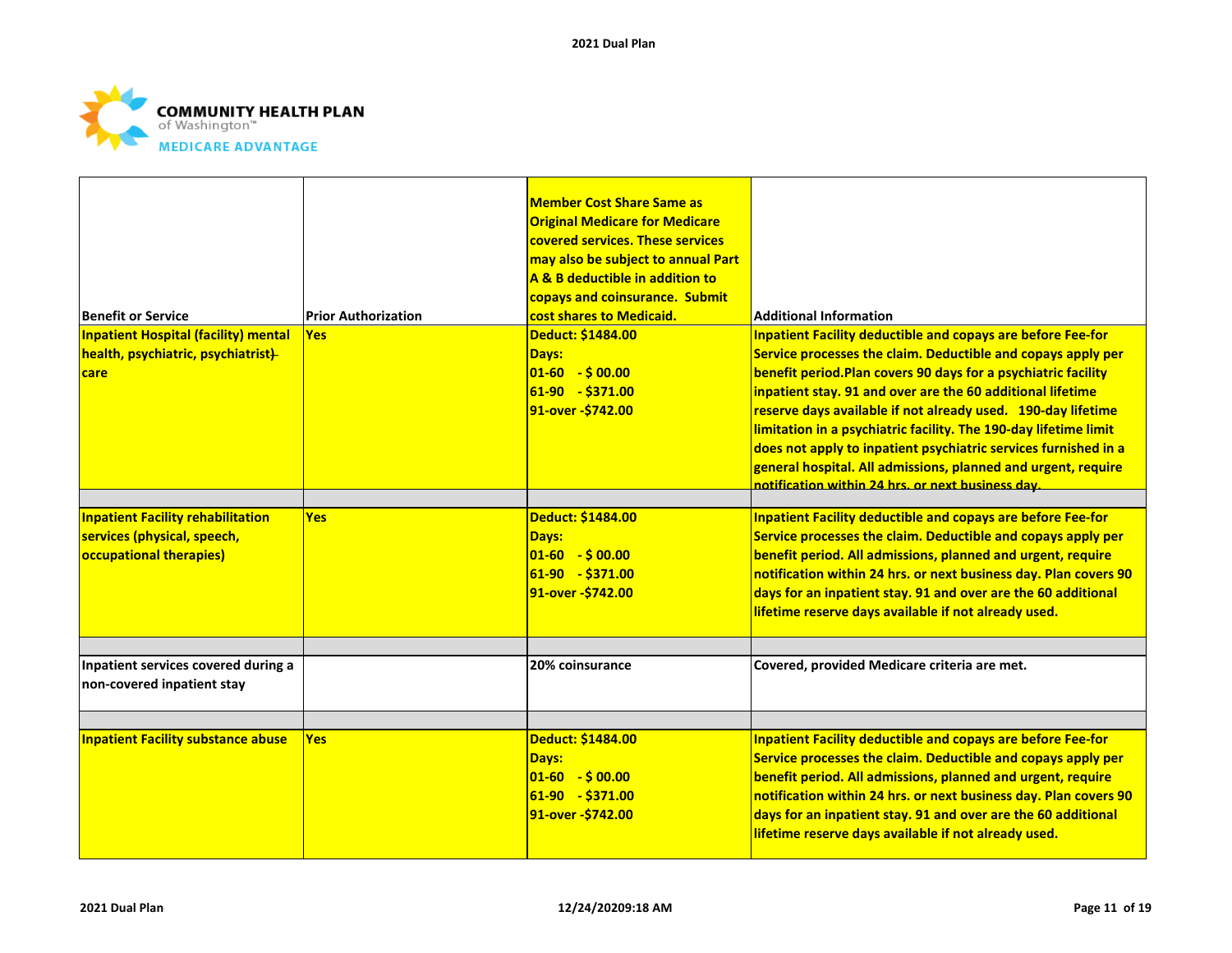

| Benefit or Service                                                                                | <b>Prior Authorization</b>                            | <b>Member Cost Share Same as</b><br><b>Original Medicare for Medicare</b><br>covered services. These services<br>may also be subject to annual Part<br>A & B deductible in addition to<br>copays and coinsurance. Submit<br>cost shares to Medicaid. | <b>Additional Information</b>                                                                                                                                                                                                                       |
|---------------------------------------------------------------------------------------------------|-------------------------------------------------------|------------------------------------------------------------------------------------------------------------------------------------------------------------------------------------------------------------------------------------------------------|-----------------------------------------------------------------------------------------------------------------------------------------------------------------------------------------------------------------------------------------------------|
|                                                                                                   |                                                       |                                                                                                                                                                                                                                                      |                                                                                                                                                                                                                                                     |
| Kidney disease and conditions<br>(Hemodialysis, Dialysis, End Stage<br><b>Renal Disease/ESRD)</b> | NO. Effective 01/01/2016<br>Notification is required. | 20% coinsurance                                                                                                                                                                                                                                      |                                                                                                                                                                                                                                                     |
| Kidney disease education (on<br>dialysis)                                                         | No.                                                   |                                                                                                                                                                                                                                                      | Medicare covers 6 sessions of kidney disease education per<br>lifetime per Medicare.                                                                                                                                                                |
| Mastectomy related bras and<br>supplies (DME)                                                     | If over \$500.00                                      | 20% cost share                                                                                                                                                                                                                                       |                                                                                                                                                                                                                                                     |
| <b>Meal, Meals Benefit</b><br>(Supplemental)                                                      |                                                       | 0% cost share                                                                                                                                                                                                                                        | Meals can be delivered to the home upon discharge from a<br>hospital or skilled nursing facility. 2 meals per day up to 14 days<br>after discharge, up to 6 occurrences per year. Meals to dine<br>with members that are inpatient are not covered. |
|                                                                                                   |                                                       |                                                                                                                                                                                                                                                      |                                                                                                                                                                                                                                                     |
| <b>Medical nutrition therapy</b><br><b>education</b>                                              | <b>No</b>                                             | 0% cost share                                                                                                                                                                                                                                        | Education for people with diabetes, kidney disease (patient not<br>on dialysis) post kidney transplant. 3 hrs. for first year. 2 hrs.<br>each year after the first year.                                                                            |
| <b>Nurse Advice Line</b>                                                                          |                                                       | 0% cost share                                                                                                                                                                                                                                        | 24 hour nurse hotline available: 1-866-418-1002 or TTY 1-866-<br>418-1006                                                                                                                                                                           |
| <b>Obesity screening and obesity</b><br>(counseling) therapy                                      |                                                       | 0% cost share                                                                                                                                                                                                                                        | Covered, provided Medicare criteria are met, e.g., body mass<br>index (BMI) of 30 or more, etc.                                                                                                                                                     |
| <b>Organ (Living) Donation</b><br>(Transplant)                                                    | Yes                                                   | 20% coinsurance                                                                                                                                                                                                                                      | All admissions, planned and urgent, require notification within<br>24 hrs. or next business day.                                                                                                                                                    |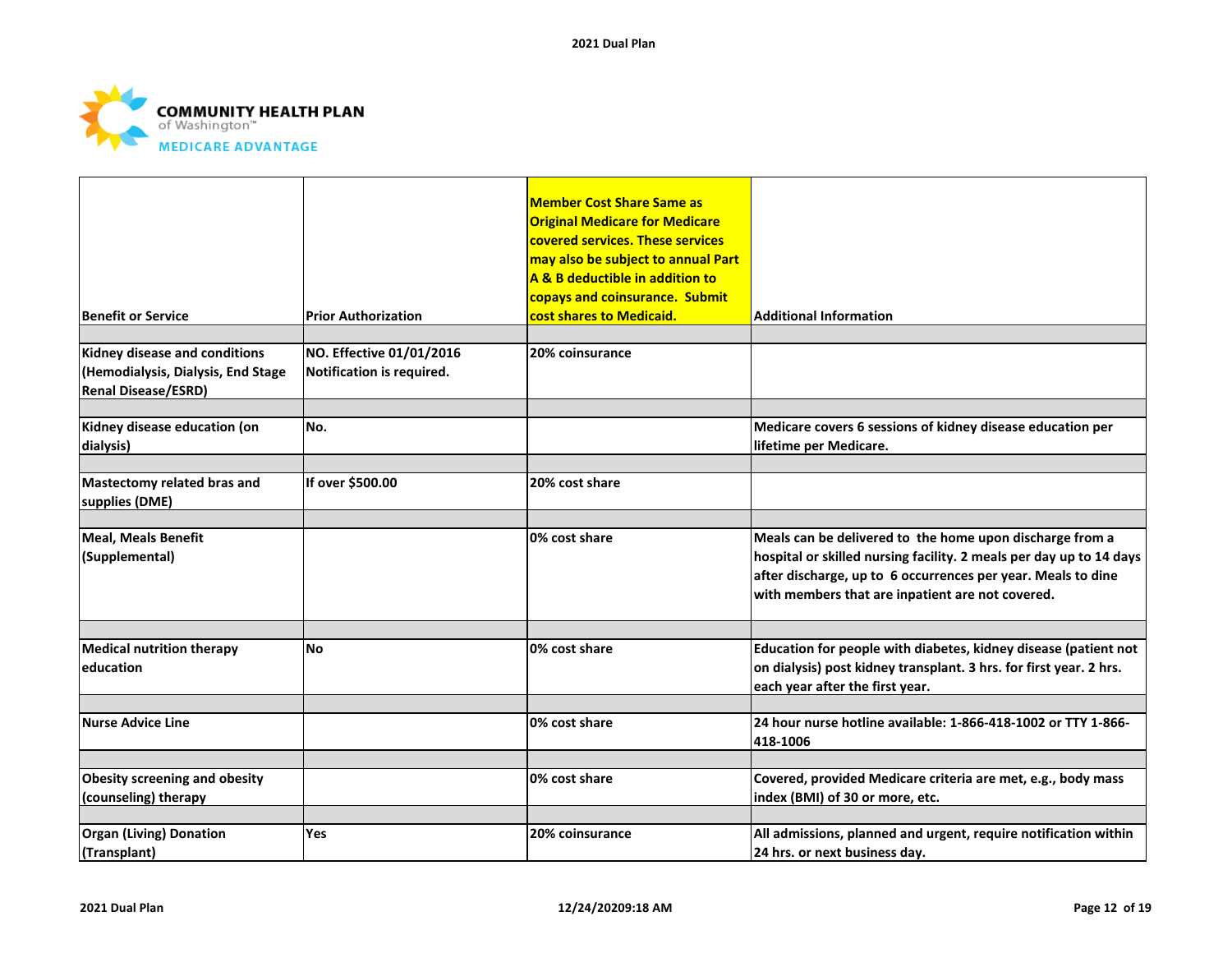

| <b>Benefit or Service</b>                                                                | <b>Prior Authorization</b>                                                                                               | <b>Member Cost Share Same as</b><br><b>Original Medicare for Medicare</b><br>covered services. These services<br>may also be subject to annual Part<br>A & B deductible in addition to<br>copays and coinsurance. Submit<br>cost shares to Medicaid. | <b>Additional Information</b>                                                                                                                                                                                               |
|------------------------------------------------------------------------------------------|--------------------------------------------------------------------------------------------------------------------------|------------------------------------------------------------------------------------------------------------------------------------------------------------------------------------------------------------------------------------------------------|-----------------------------------------------------------------------------------------------------------------------------------------------------------------------------------------------------------------------------|
| <b>Orthotics (Supportive Devices for</b><br>feet)                                        | Only covered for diabetic foot<br>disease.<br>Prior auth required for orthotics<br>(shoe inserts) greater than \$500.00. | \$0 cost share                                                                                                                                                                                                                                       | • 2 sets of shoe inserts (orthotics) covered per calendar year<br>only for diabetic foot disease.                                                                                                                           |
| Outpatient diagnostic tests and<br>therapeutic services (lab, radiology,<br>x-ray)       | Some require prior authorization.<br><b>Check PA List and Procedure Codes</b><br>lfor more details.                      | 0% Medicare covered lab<br>20% Other diagnostic procedures                                                                                                                                                                                           |                                                                                                                                                                                                                             |
| Outpatient hospital services,<br>includes observation                                    | <b>See Prior Authorization (PA) List</b>                                                                                 | 20% coinsurance                                                                                                                                                                                                                                      |                                                                                                                                                                                                                             |
| Outpatient mental health (not<br>psychiatrist)                                           |                                                                                                                          | 20% Coinsurance                                                                                                                                                                                                                                      | Copay the same for group therapy. Must be Medicare eligible<br>provider. Per CMS, some 'counselors' are not eligible to perform<br>services for Medicare and Medicare Advantage members.                                    |
| <b>Outpatient psychiatrist care</b>                                                      |                                                                                                                          | 20% coinsurance                                                                                                                                                                                                                                      | Coinsurance the same for group therapy.                                                                                                                                                                                     |
| <b>Outpatient rehabilitation services</b><br>(physical, speech, occupational<br>therapy) | Prior authorization required after<br>initial 12 visits.                                                                 | 20% coinsurance                                                                                                                                                                                                                                      | 12 visits allowed for each type of therapy. 12 PT, 12 OT and 12<br>ST. Prior Authorization is required for additional visits after the<br>initial 12 visits. Evaluation and reevaluation is separate from the<br>12 visits. |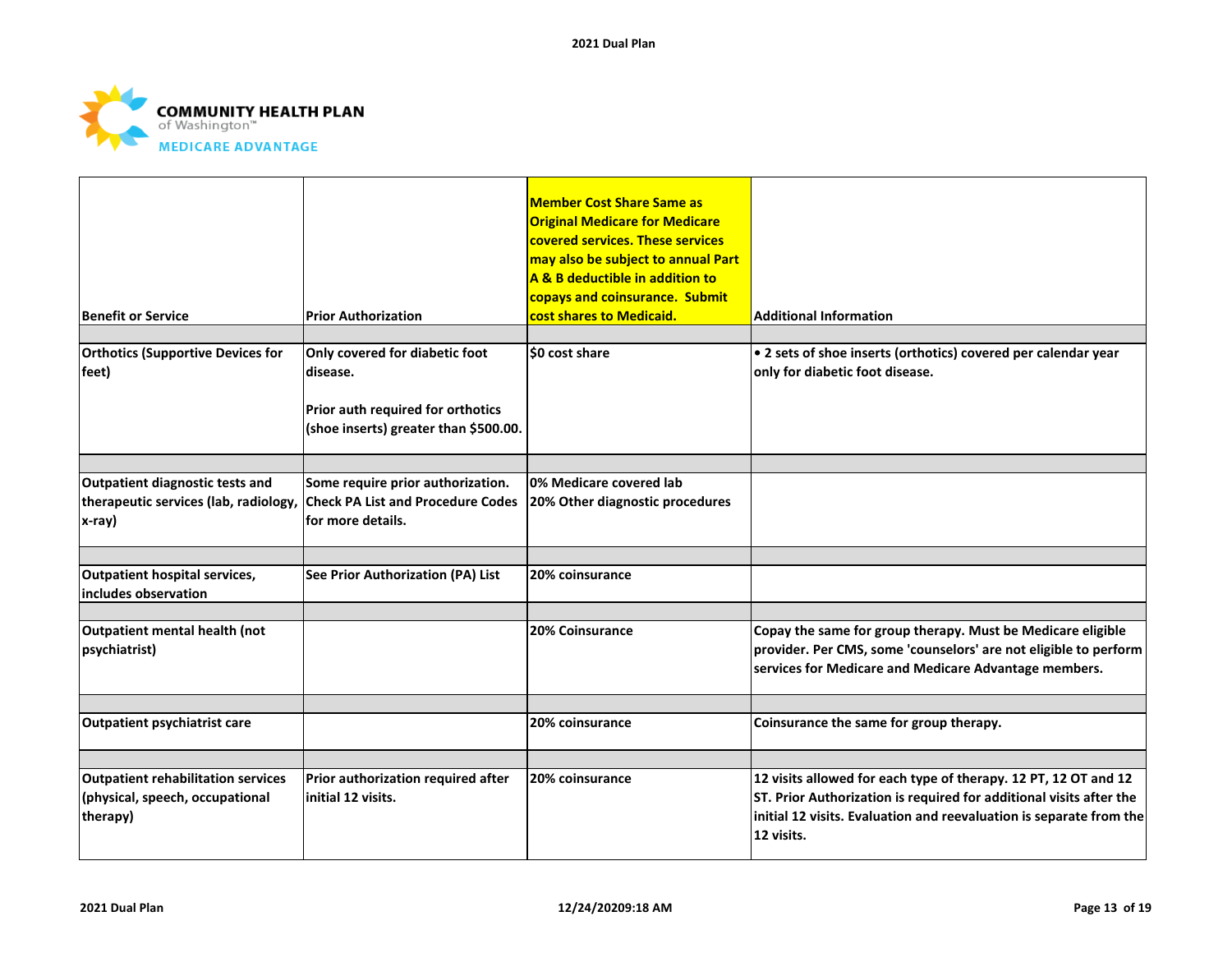

| <b>Benefit or Service</b>                                                                      | <b>Prior Authorization</b>                                                                                         | <b>Member Cost Share Same as</b><br><b>Original Medicare for Medicare</b><br>covered services. These services<br>may also be subject to annual Part<br>A & B deductible in addition to<br>copays and coinsurance. Submit<br>cost shares to Medicaid. | <b>Additional Information</b>                                                                                                                                                                     |
|------------------------------------------------------------------------------------------------|--------------------------------------------------------------------------------------------------------------------|------------------------------------------------------------------------------------------------------------------------------------------------------------------------------------------------------------------------------------------------------|---------------------------------------------------------------------------------------------------------------------------------------------------------------------------------------------------|
| <b>Outpatient substance abuse</b><br>services                                                  | Yes                                                                                                                | 20% coinsurance                                                                                                                                                                                                                                      | Opioid Treatment Services, to allow codes G2067 through<br>G2080, the provider must be certified with SAMSAH and<br>enrolled with Medicare.                                                       |
| Outpatient surgery, ambulatory<br>surgical centers (ASC)                                       | See Prior Authorization (PA) List                                                                                  | 20% coinsurance                                                                                                                                                                                                                                      |                                                                                                                                                                                                   |
| <b>Over the Counter (OTC)</b><br>medication/pharmacy                                           | Not Covered by Original Medicare,<br>see OVER-THE - COUNTER (OTC)<br>MAIL ORDER for Supplemental<br><b>Benefit</b> |                                                                                                                                                                                                                                                      |                                                                                                                                                                                                   |
| Partial hospitalization service<br>(intensive outpatient mental health<br>services)            |                                                                                                                    | 20% coinsurance                                                                                                                                                                                                                                      | Must be Medicare eligible provider. Per CMS, some 'counselors'<br>are not eligible to perform services for Medicare and Medicare<br>Advantage members.                                            |
| Physician/Practitioner/PCP<br>services, including doctor's office<br>visits                    |                                                                                                                    | 0% coinsurance                                                                                                                                                                                                                                       |                                                                                                                                                                                                   |
| Physical Exam, See Welcome to<br>Medicare Preventive Visit and<br><b>Annual Wellness Visit</b> |                                                                                                                    | <b>See Welcome to Medicare</b><br><b>Preventive Visit and Annual</b><br><b>Wellness Visit</b>                                                                                                                                                        | See Welcome to Medicare Preventive Visit and Annual Wellness<br>Visit                                                                                                                             |
| Podiatry Services (Foot Care) When<br><b>Not Covered by Medicare</b><br>(Supplemental Benefit) |                                                                                                                    | 0% coinsurance                                                                                                                                                                                                                                       | 4 visits each year - Not limited to Medicare covered diagnosis<br>codes. NEW, when the primary care is Diabetes an additional 4<br>visits each year for a total of 8 Non-Medicare covered visits. |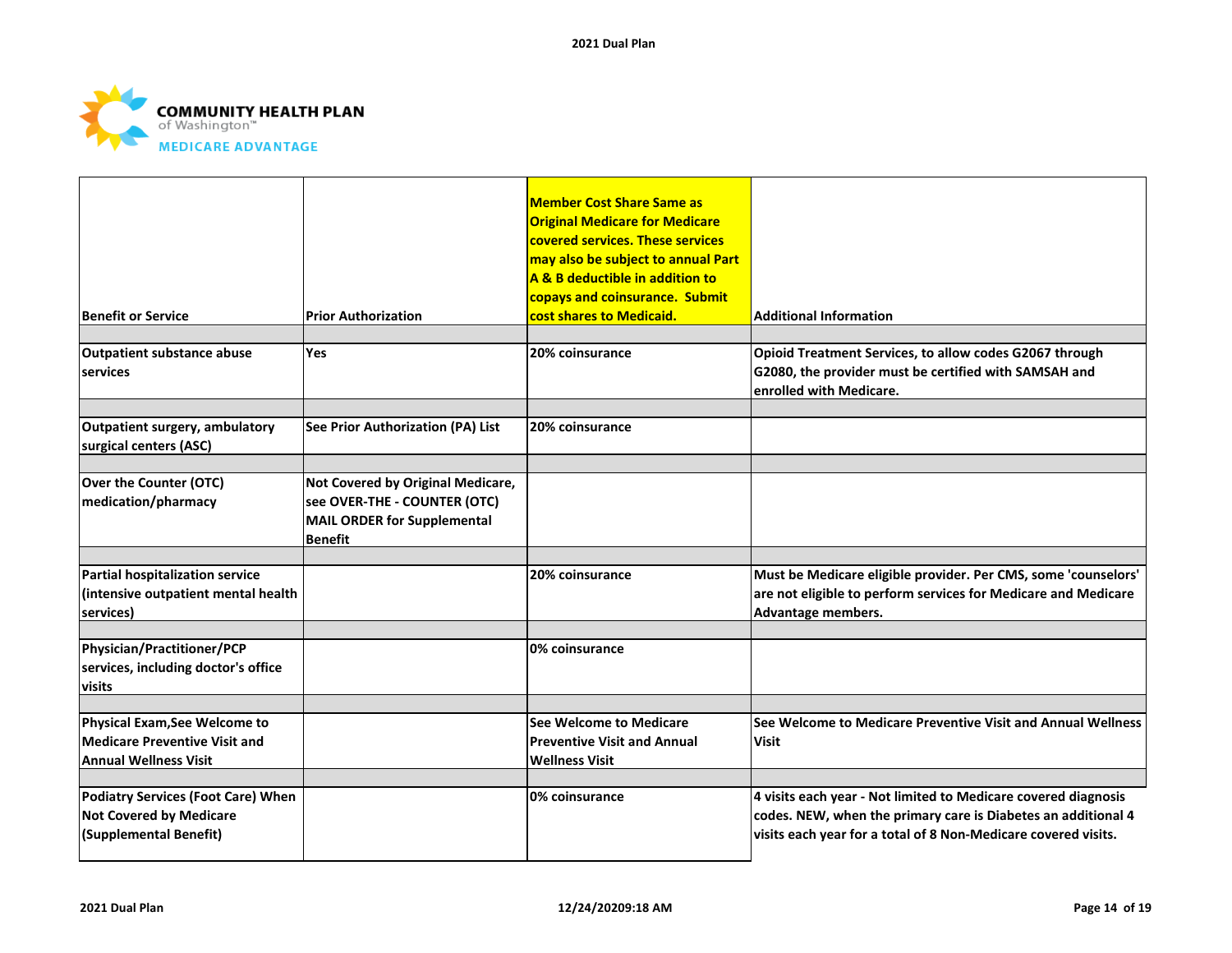

| <b>Benefit or Service</b>                                                                       | <b>Prior Authorization</b>               | <b>Member Cost Share Same as</b><br><b>Original Medicare for Medicare</b><br>covered services. These services<br>may also be subject to annual Part<br>A & B deductible in addition to<br>copays and coinsurance. Submit<br>cost shares to Medicaid. | <b>Additional Information</b>                                                                                                                                                                                          |
|-------------------------------------------------------------------------------------------------|------------------------------------------|------------------------------------------------------------------------------------------------------------------------------------------------------------------------------------------------------------------------------------------------------|------------------------------------------------------------------------------------------------------------------------------------------------------------------------------------------------------------------------|
|                                                                                                 |                                          |                                                                                                                                                                                                                                                      |                                                                                                                                                                                                                        |
| <b>Podiatry Services (Foot Care)</b><br><b>Medical Medicare Covered</b>                         |                                          | *20% coinsurance                                                                                                                                                                                                                                     | *When the primary care is Diabetes the office visit (E & M<br>service) coinsurance is zero. Medicare covered podiatry limited<br>to Medicare covered diagnosis codes.                                                  |
|                                                                                                 |                                          |                                                                                                                                                                                                                                                      |                                                                                                                                                                                                                        |
| <b>Prescription drugs Medicare Part B</b><br>medical benefits (injectable drugs,<br>injections) | See Prior Authorization (PA) List        | 20% coinsurance                                                                                                                                                                                                                                      | Includes chemotherapy related drugs, drugs related to home<br>dialysis, etc.                                                                                                                                           |
|                                                                                                 |                                          |                                                                                                                                                                                                                                                      |                                                                                                                                                                                                                        |
| <b>Prescription drugs Medicare Part D</b><br>pharmacy benefit (drug list,<br>formulary)         |                                          | Pharmacy Part D is covered.                                                                                                                                                                                                                          | Over the counter (OTC) not covered                                                                                                                                                                                     |
|                                                                                                 |                                          |                                                                                                                                                                                                                                                      |                                                                                                                                                                                                                        |
| <b>Primary Care Physician (PCP)</b>                                                             |                                          | 20% coinsurance                                                                                                                                                                                                                                      |                                                                                                                                                                                                                        |
|                                                                                                 |                                          |                                                                                                                                                                                                                                                      |                                                                                                                                                                                                                        |
| Prostate cancer screening exams<br>(PSA)                                                        |                                          | $$0$ copay                                                                                                                                                                                                                                           | "For planned preventive services that become diagnostic during<br>the screening, cost sharing may apply.<br>For men over age 50:<br><b>.</b> Every 12 months: Digital rectal exam<br><b>.</b> Every 12 months PSA test |
|                                                                                                 |                                          |                                                                                                                                                                                                                                                      |                                                                                                                                                                                                                        |
| Prosthetic devices and related<br>supplies (DME)                                                | <b>See Prior Authorization (PA) List</b> | 20% coinsurance                                                                                                                                                                                                                                      |                                                                                                                                                                                                                        |
|                                                                                                 |                                          |                                                                                                                                                                                                                                                      |                                                                                                                                                                                                                        |
| <b>Pulmonary rehabilitation services</b>                                                        |                                          | 20% coinsurance                                                                                                                                                                                                                                      | Limited to a maximum of 2 1-hour sessions per day for up to 36<br>sessions, with the option for an additional 36 sessions if<br>medically necessary.                                                                   |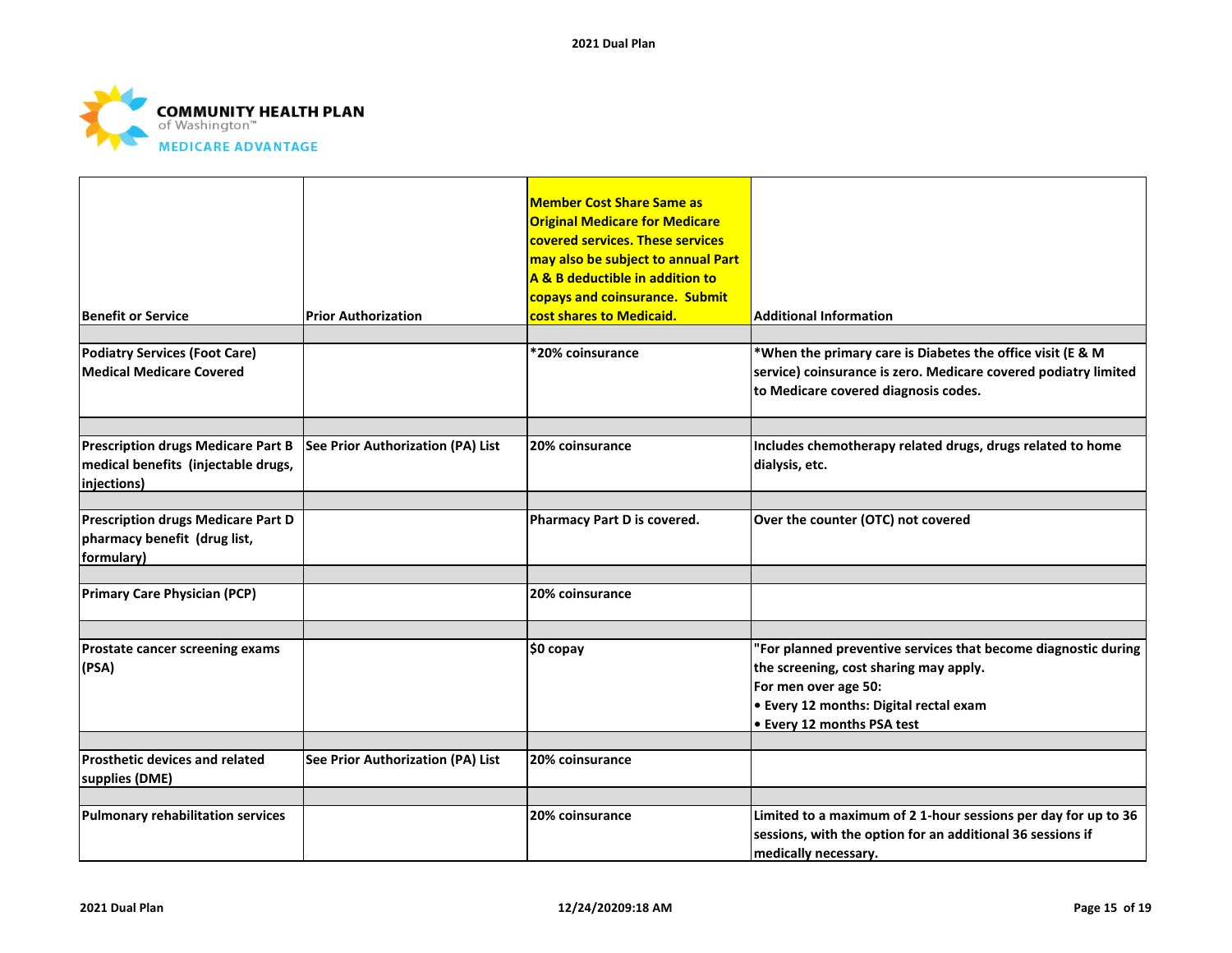

| Benefit or Service                                                                                              | <b>Prior Authorization</b> | <b>Member Cost Share Same as</b><br><b>Original Medicare for Medicare</b><br>covered services. These services<br>may also be subject to annual Part<br>A & B deductible in addition to<br>copays and coinsurance. Submit<br>cost shares to Medicaid. | <b>Additional Information</b>                                                                                                                                                                                                                                                                   |
|-----------------------------------------------------------------------------------------------------------------|----------------------------|------------------------------------------------------------------------------------------------------------------------------------------------------------------------------------------------------------------------------------------------------|-------------------------------------------------------------------------------------------------------------------------------------------------------------------------------------------------------------------------------------------------------------------------------------------------|
| Screening and counseling to reduce<br>alcohol misuse                                                            |                            | \$0 copay                                                                                                                                                                                                                                            | For planned preventive services that become diagnostic during<br>the screening, cost sharing may apply.                                                                                                                                                                                         |
| <b>Screening for sexually transmitted</b><br>infections (STIs) and counseling to<br><b>prevent STIs</b>         |                            | \$0 copay                                                                                                                                                                                                                                            | For planned preventive services that become diagnostic during<br>the screening, cost sharing may apply.                                                                                                                                                                                         |
| Shoes, Diabetic- SEE Diabetes self-<br>management training, diabetic<br>services and diabetes supplies<br>(DME) |                            |                                                                                                                                                                                                                                                      |                                                                                                                                                                                                                                                                                                 |
| <b>Shoes, Orthopedic/Prosthetic with</b><br><b>Braces (DME)</b>                                                 | Yes, greater than \$500.00 | <b>20% coinsurance</b>                                                                                                                                                                                                                               | Limited coverage. Prosthetic/Orthopedic Shoes that are part of<br>a leg brace are covered and included in the cost of the leg brace.                                                                                                                                                            |
| <b>Skilled nursing inpatient facility</b><br>(SNF) care (Part A)                                                | <b>Yes</b>                 | Days:<br>$01-20 - 500.00$<br>21-100 - \$185.50<br>$+100 - Al \ncosts$                                                                                                                                                                                | Three day acute inpatient hospital days are not required prior<br>to SNF admission. SNF copays are applied each benefit period.<br>Custodial (not medically necessary) care is not covered. All<br>admissions, planned and urgent, require notification within 24<br>hrs. or next business day. |
| <b>Skilled nursing facility (SNF)</b><br>inpatient care (Part B)                                                |                            | 20% coinsurance                                                                                                                                                                                                                                      | Part B (outpatient) coinsurance and benefit limits apply.                                                                                                                                                                                                                                       |
| <b>Skilled nursing facility (SNF) Blood</b>                                                                     |                            | No blood deductible<br>0% coinsurance                                                                                                                                                                                                                |                                                                                                                                                                                                                                                                                                 |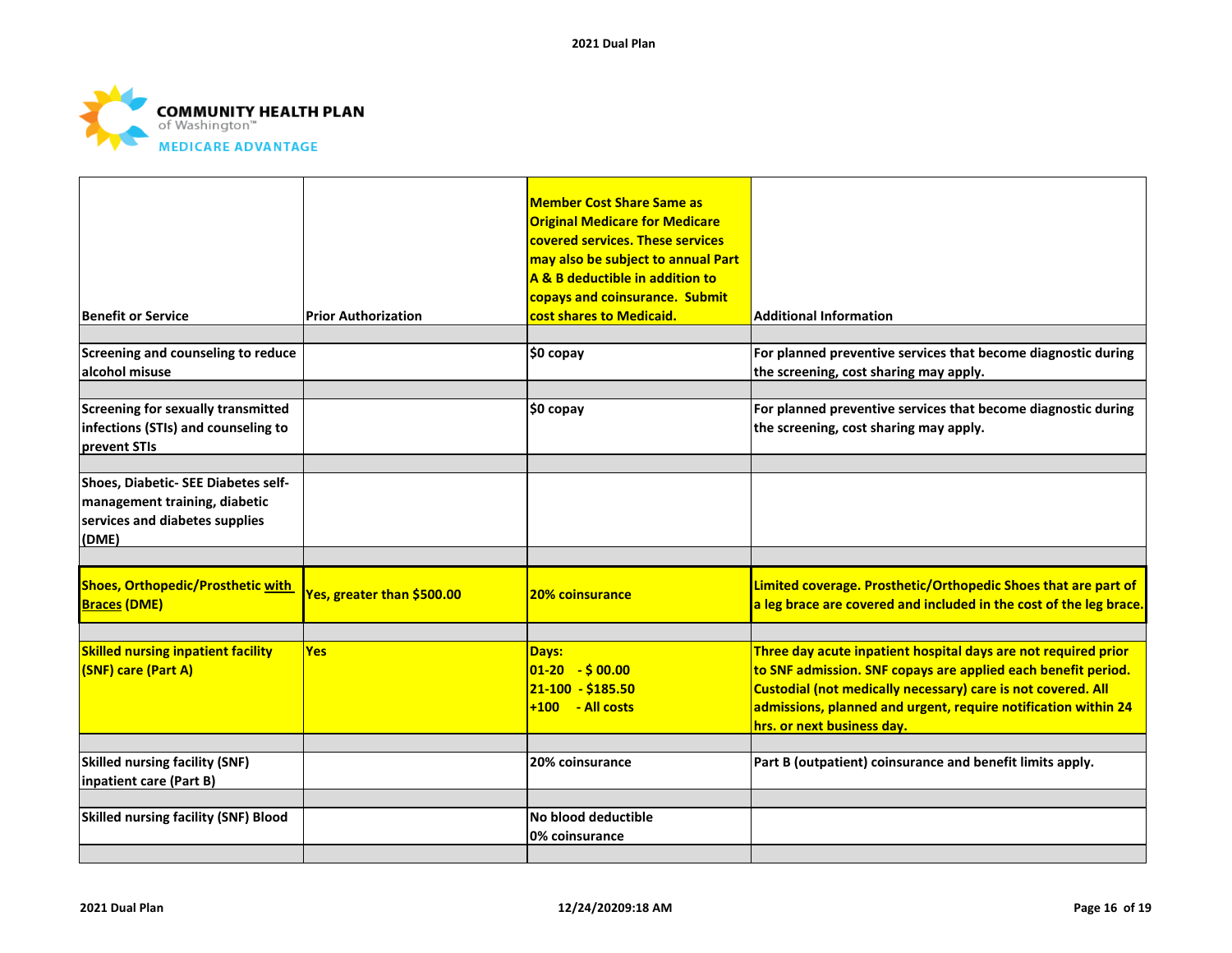

| <b>Benefit or Service</b><br><b>Sleep Studies</b>                                                                  | <b>Prior Authorization</b><br>No. | <b>Member Cost Share Same as</b><br><b>Original Medicare for Medicare</b><br>covered services. These services<br>may also be subject to annual Part<br>A & B deductible in addition to<br>copays and coinsurance. Submit<br>cost shares to Medicaid.<br>20% coinsurance                                                                                                                                                         | <b>Additional Information</b>                                                                   |
|--------------------------------------------------------------------------------------------------------------------|-----------------------------------|---------------------------------------------------------------------------------------------------------------------------------------------------------------------------------------------------------------------------------------------------------------------------------------------------------------------------------------------------------------------------------------------------------------------------------|-------------------------------------------------------------------------------------------------|
| Smoking and tobacco use cessation                                                                                  |                                   | 0% Coinsurance                                                                                                                                                                                                                                                                                                                                                                                                                  | · No disease - 8 sessions per calendar year<br>· Disease related - 8 sessions per calendar year |
| <b>Sterilization Reversal (Exclusion)</b>                                                                          | <b>Not Covered</b>                | <b>Not Covered</b>                                                                                                                                                                                                                                                                                                                                                                                                              | Reversal of sterilization procedures and non-prescription<br>contraceptive supplies.            |
| <b>Specialist Physician Care/Services</b><br>(does not apply to psychiatrists,<br>mental health, lab or radiology) |                                   | 20% coinsurance                                                                                                                                                                                                                                                                                                                                                                                                                 |                                                                                                 |
| Telemedicine, Telehealth (Virtual<br>care)                                                                         |                                   | 20% coinsurance                                                                                                                                                                                                                                                                                                                                                                                                                 | Covered. Must meet Original Medicare criteria.                                                  |
| <b>Telemedicine, Telehealth (Virtual</b><br>care) - Supplemental                                                   |                                   | Member cost share same as in-<br>person cost shares for: Urgently<br><b>Needed Services; Primary Care</b><br><b>Physician Services; Physician</b><br><b>Specialist Services; Individual and</b><br><b>Group Sessions for Mental Health</b><br><b>Specialty Services; Individual and</b><br><b>Group Sessions for Psychiatric</b><br><b>Services; Individual and Group</b><br><b>Sessions for Outpatient Substance</b><br>Abuse. | Medicare criteria does not have to be met.                                                      |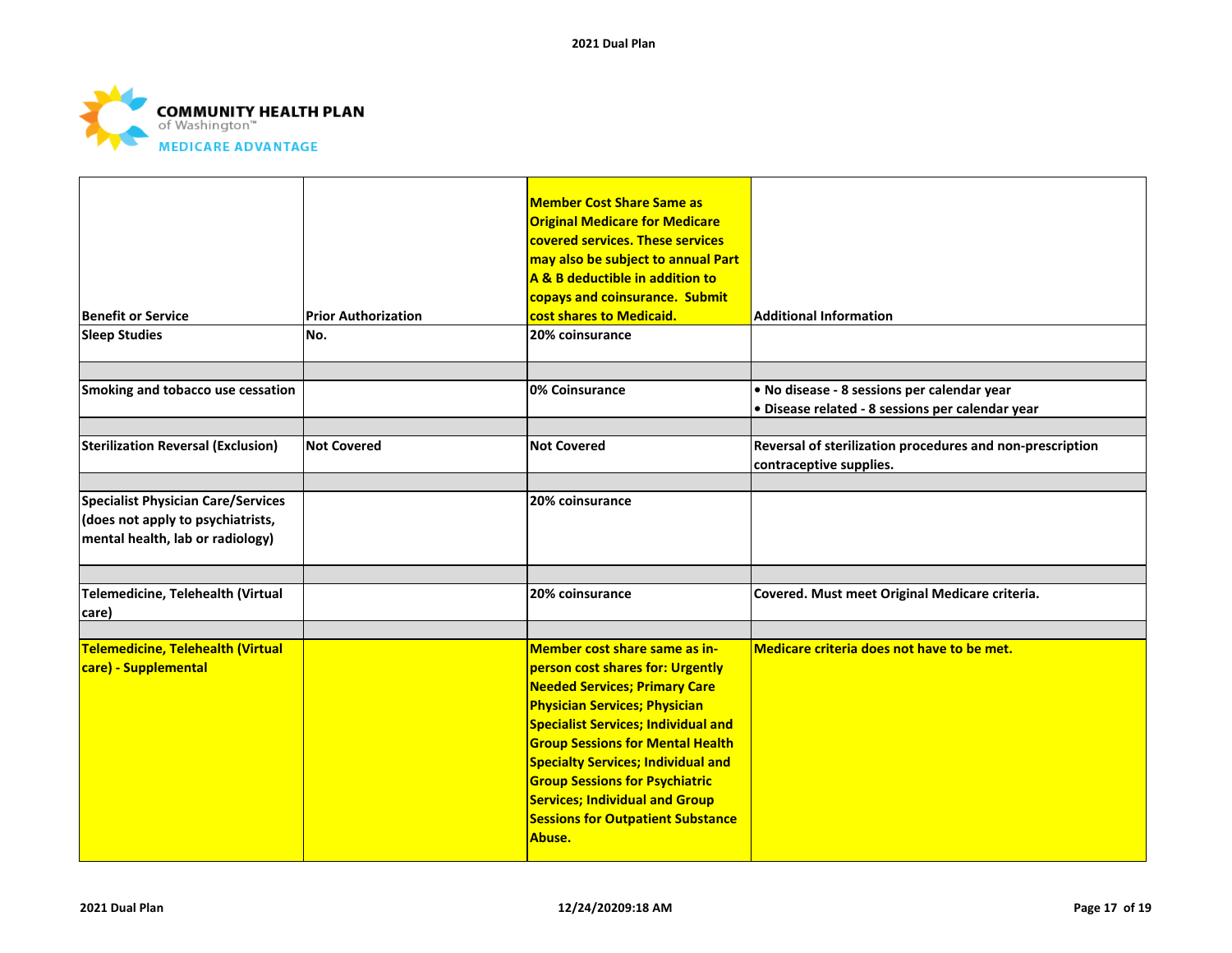

| <b>Benefit or Service</b>                                                                                                                           | <b>Prior Authorization</b>                                                     | <b>Member Cost Share Same as</b><br><b>Original Medicare for Medicare</b><br>covered services. These services<br>may also be subject to annual Part<br>A & B deductible in addition to<br>copays and coinsurance. Submit<br>cost shares to Medicaid. | <b>Additional Information</b>                                                                                                                                                                         |
|-----------------------------------------------------------------------------------------------------------------------------------------------------|--------------------------------------------------------------------------------|------------------------------------------------------------------------------------------------------------------------------------------------------------------------------------------------------------------------------------------------------|-------------------------------------------------------------------------------------------------------------------------------------------------------------------------------------------------------|
| <b>Transplant Evaluation/Work-Up</b>                                                                                                                | Yes                                                                            | 0% coinsurance (lab)                                                                                                                                                                                                                                 |                                                                                                                                                                                                       |
| <b>Transplant</b>                                                                                                                                   | Yes except for corneal transplants                                             | 20% coinsurance                                                                                                                                                                                                                                      | Corneal transplant does not require prior authorization (PA),<br>other transplants do require PA. All admissions, planned and<br>urgent, require notification within 24 hrs. or next business day.    |
| Transportation: SEE AMBULANCE or Transportation: SEE AMBULANCE or<br><b>TRANSPORTATION (NON-</b><br><b>EMERGENT) SUPPLEMENTAL</b><br><b>BENEFIT</b> | <b>TRANSPORTATION (NON-</b><br><b>EMERGENT) SUPPLEMENTAL</b><br><b>BENEFIT</b> | <b>TRANSPORTATION (NON-</b><br><b>EMERGENT) SUPPLEMENTAL</b><br><b>BENEFIT</b>                                                                                                                                                                       | Transportation: SEE AMBULANCE or Transportation: SEE AMBULANCE or TRANSPORTATION (NON-<br><b>EMERGENT) SUPPLEMENTAL BENEFIT</b>                                                                       |
| Unlisted Codes with Charge Greater Yes<br>Than \$250.00                                                                                             |                                                                                |                                                                                                                                                                                                                                                      | Unlisted codes is the actual, AMA description of the service.<br>Medical necessity documentation and pricing must be<br>submitted with the request.<br>Example: 43499, Unlisted procedure, esophagus. |
| <b>Urgent (Urgently) needed care</b>                                                                                                                |                                                                                | 20% coinsurance up to \$65.00<br>maximum.                                                                                                                                                                                                            | This coinsurance is before Medicaid processes the claim. The<br>member pays nothing.                                                                                                                  |
| Vision Care SEE EYE EXAM AND EYE See Eye Exam and Eye Wear<br><b>WEAR</b>                                                                           |                                                                                | See Eye Exam and Eye Wear                                                                                                                                                                                                                            | See Eye Exam and Eye Wear                                                                                                                                                                             |